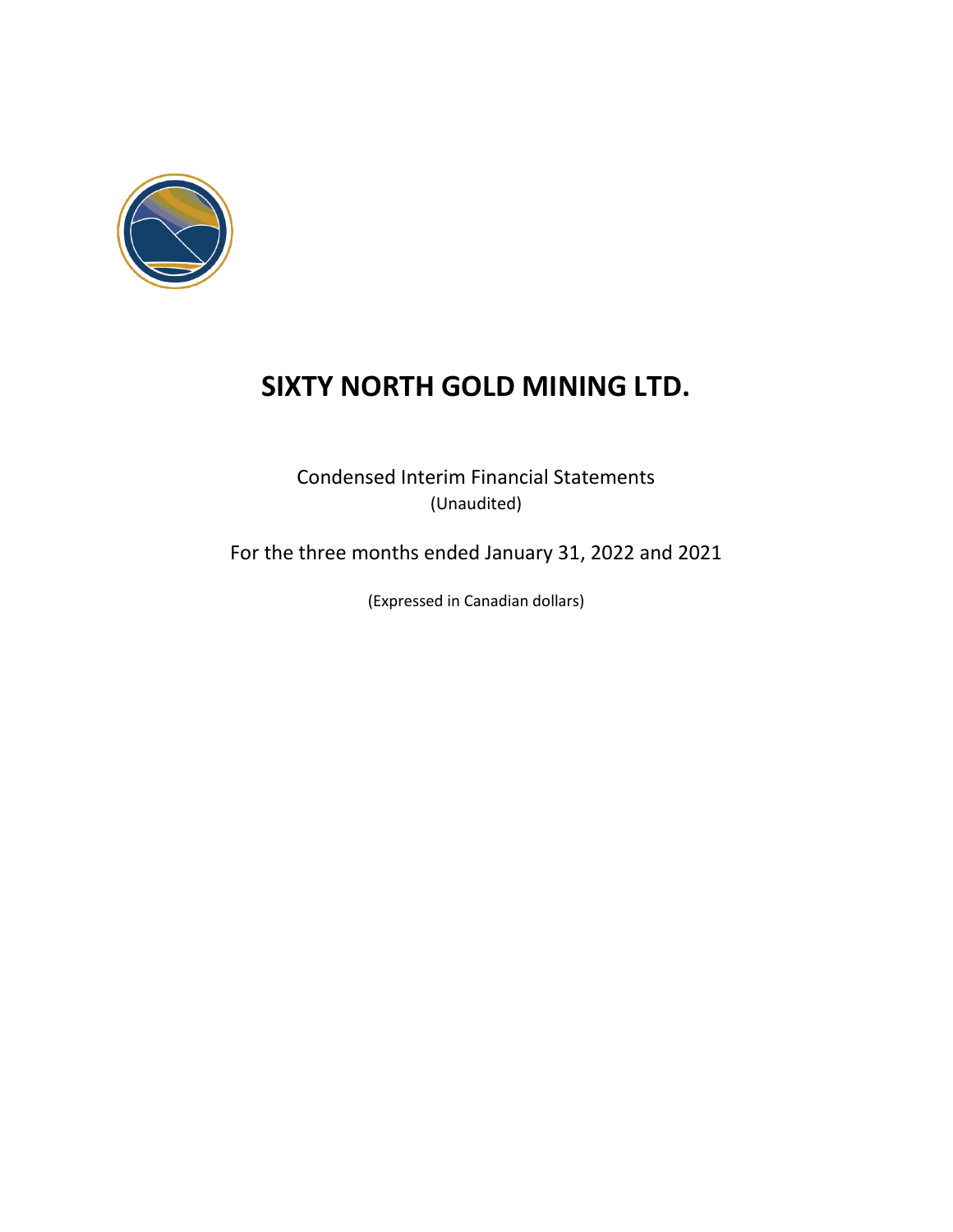### **CONDENSED INTERIM FINANCIAL STATEMENTS** (Unaudited)

### **FOR THE THREE MONTHS ENDED JANUARY 31, 2022 and 2021**

Table of Contents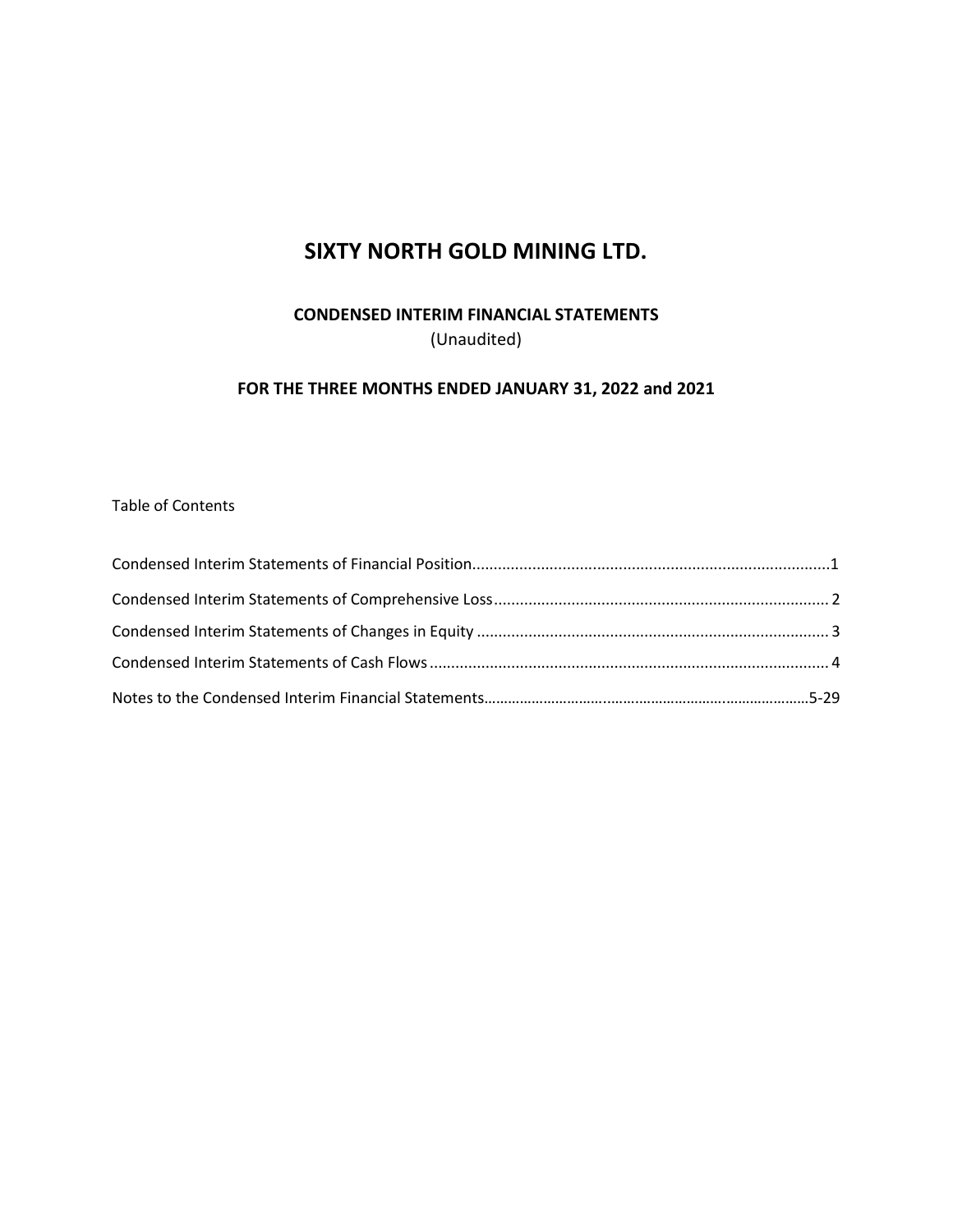#### **NOTICE OF DISCLOSURE OF NON-AUDITOR REVIEW OF INTERIM FINANCIAL STATEMENTS**

Under National Instrument 51-102, Part 4, if an auditor has not performed a review of the interim financial statements, they must be accompanied by a notice indicating that the financial statements have not been reviewed by an auditor.

The accompanying unaudited interim condensed financial statements of the Company have been prepared by and are the responsibility of the Company's management.

The Company's independent auditor has not performed a review of these financial statements in accordance with standards established by the Canadian Chartered Professional Accountants of Canada for a review of interim financial statements by an entity's auditors.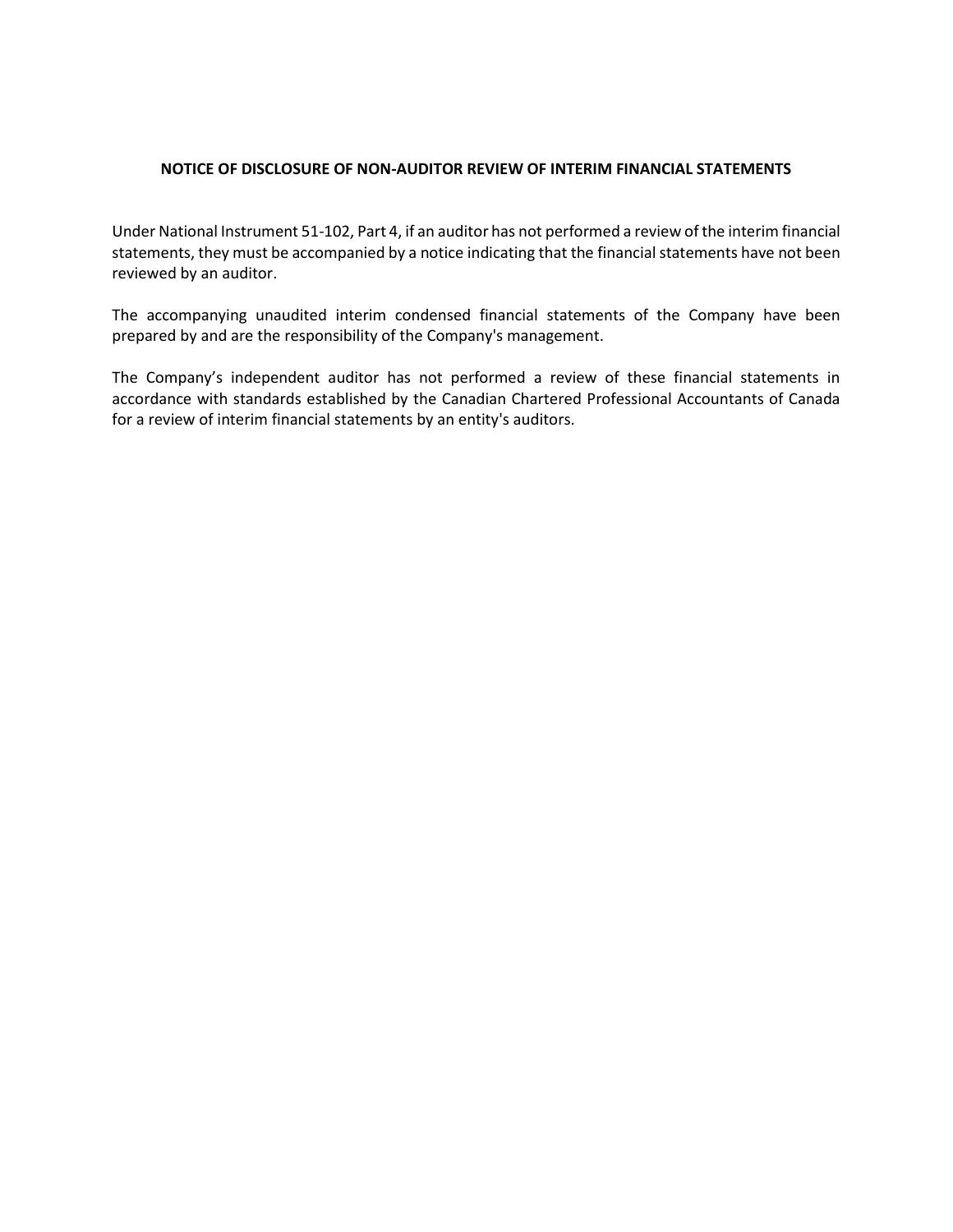Condensed Interim Statements of Financial Position (Expressed in Canadian Dollars)

As at,

|                                                   | <b>Unaudited</b><br><b>January 31, 2022</b> |             | <b>Audited</b><br>October 31, 2021 |             |
|---------------------------------------------------|---------------------------------------------|-------------|------------------------------------|-------------|
|                                                   |                                             |             |                                    |             |
| <b>Assets</b>                                     |                                             |             |                                    |             |
| <b>Current Assets</b>                             |                                             |             |                                    |             |
| Cash                                              | \$                                          | 716,976     | \$                                 | 1,067,749   |
| <b>GST</b> receivable                             |                                             | 24,705      |                                    | 20,297      |
| Prepaid expenses                                  |                                             | 75,132      |                                    | 102,871     |
| <b>Total Current Assets</b>                       |                                             | 816,813     |                                    | 1,190,917   |
| Exploration and evaluation assets (Note 4)        |                                             | 5,022,663   |                                    | 4,728,331   |
| <b>Reclamation deposit (Note 5)</b>               |                                             | 419,540     |                                    | 419,540     |
| <b>Total Assets</b>                               | \$                                          | 6,259,016   | \$                                 | 6,338,788   |
|                                                   |                                             |             |                                    |             |
| <b>Liabilities</b>                                |                                             |             |                                    |             |
| <b>Current Liabilities</b>                        |                                             |             |                                    |             |
| Accounts payable and accrued liabilities (Note 9) | \$                                          | 110,696     | \$                                 | 74,715      |
| <b>Total Current Liabilities</b>                  |                                             | 110,696     |                                    | 74,715      |
|                                                   |                                             |             |                                    |             |
| <b>Equity</b>                                     |                                             |             |                                    |             |
| Share capital (Note 6)                            |                                             | 8,466,160   |                                    | 8,466,160   |
| <b>Equity reserves</b>                            |                                             | 1,335,954   |                                    | 1,335,954   |
| Deficit                                           |                                             | (3,653,794) |                                    | (3,538,041) |
| <b>Total Equity</b>                               |                                             | 6,148,320   |                                    | 6,264,073   |
|                                                   |                                             |             |                                    |             |
| <b>Total Liabilities and Equity</b>               | \$                                          | 6,259,016   | \$                                 | 6,338,788   |
| Nature and Continuance of Operations (Note 1)     |                                             |             |                                    |             |
| Commitments (Note 10)                             |                                             |             |                                    |             |
| Subsequent events (Note 13)                       |                                             |             |                                    |             |
| On behalf of the Board:                           |                                             |             |                                    |             |

"John Campbell" **"Grant Block"**<br>"Director" **Director** "Director" Director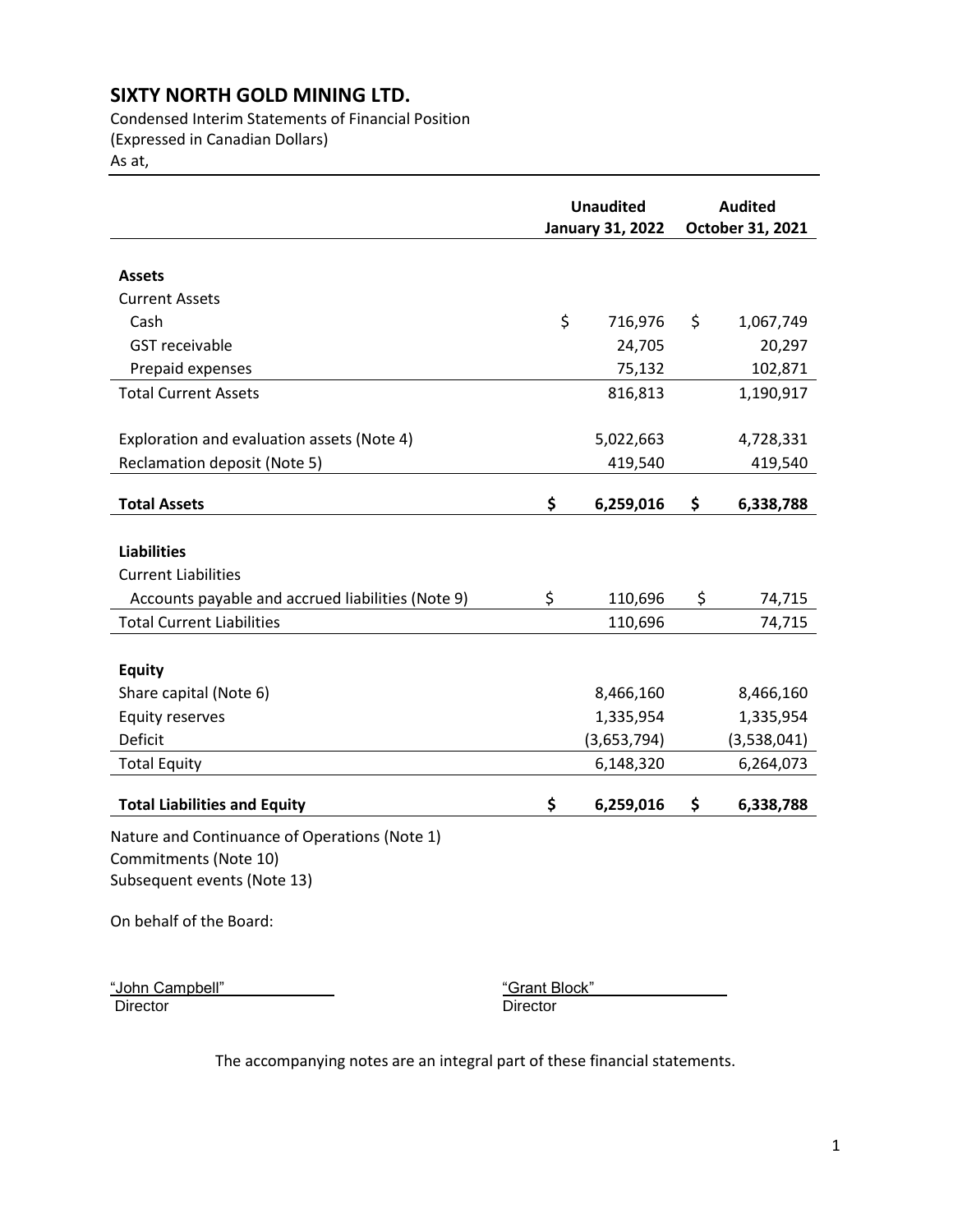### Condensed Interim Statements of Comprehensive Loss (Unaudited - Expressed in Canadian Dollars)

|                                                                  | Three months ended<br>January 31, |             |     |            |
|------------------------------------------------------------------|-----------------------------------|-------------|-----|------------|
|                                                                  |                                   | 2022        |     | 2021       |
|                                                                  |                                   |             |     |            |
| <b>Expenses</b>                                                  |                                   |             |     |            |
| General and administration (Note 7)                              | \$                                | 11,345      | \$  | 7,305      |
| Investor relations (Note 8)                                      |                                   | 40,506      |     | 84,848     |
| Management fees (Note 9)                                         |                                   | 45,000      |     | 45,000     |
| <b>Professional fees</b>                                         |                                   | 12,736      |     | 29,663     |
| Share-based payments                                             |                                   |             |     | 1,257      |
| Transfer agent and regulatory fees                               |                                   | 6,166       |     | 8,182      |
| Net loss and comprehensive loss for the period                   | \$ (115,753)                      |             | \$. | (176, 255) |
| Loss per share, basic and diluted                                | \$                                | (0.00)      | \$  | (0.00)     |
| Weighted average common shares outstanding,<br>basic and diluted |                                   | 144,784,102 |     | 95,553,911 |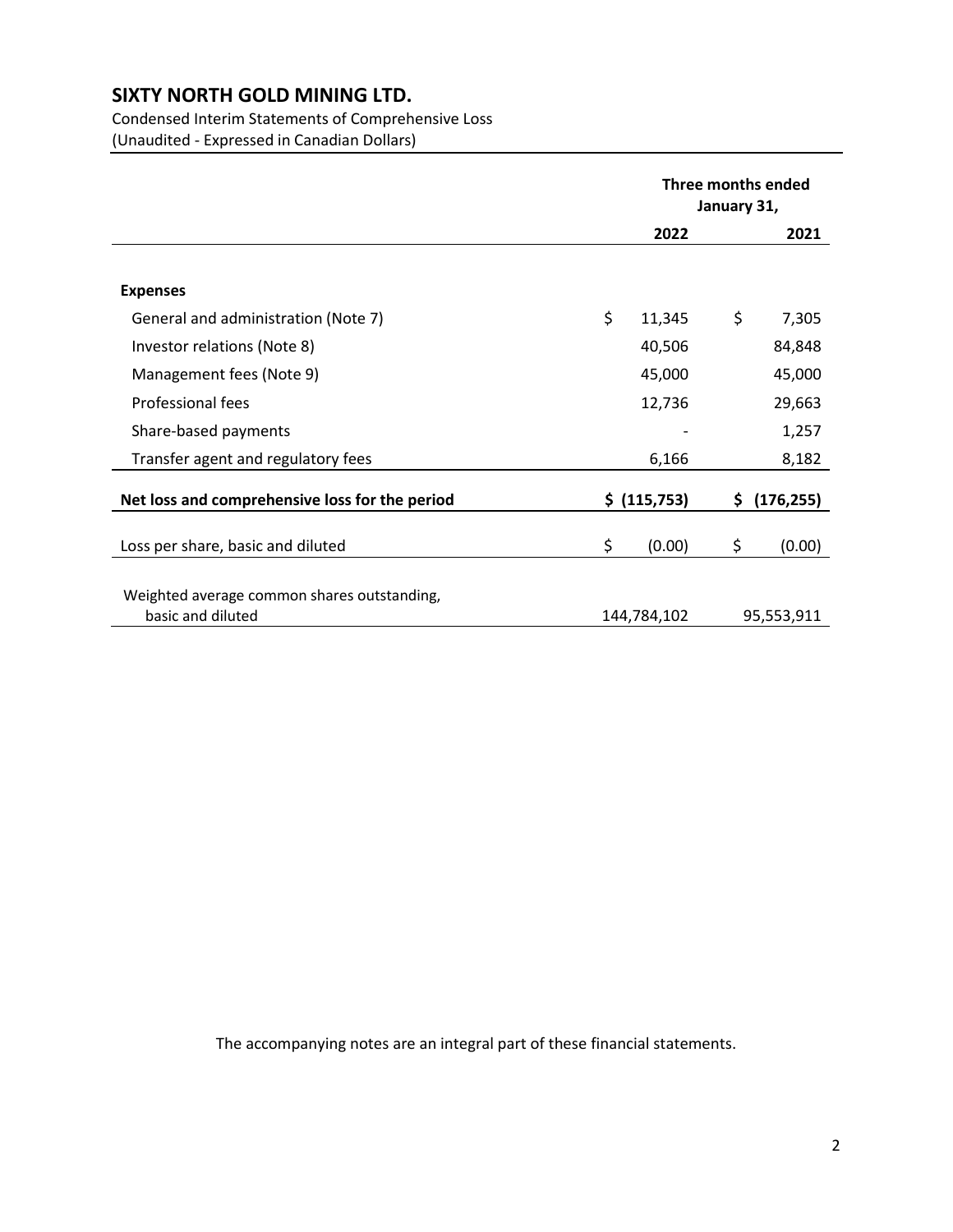Condensed Interim Statements of Changes in Equity

(Unaudited - Expressed in Canadian Dollars)

|                                                       | <b>Number</b><br>of Shares | <b>Share Capital</b>     | Share<br><b>Subscriptions</b>  | <b>Equity</b><br><b>Reserves</b> | <b>Deficit</b>           | Total            |
|-------------------------------------------------------|----------------------------|--------------------------|--------------------------------|----------------------------------|--------------------------|------------------|
| Balance at October 31, 2020                           | 92,000,632                 | \$5,228,022              | \$<br>$\overline{\phantom{a}}$ | \$.<br>1,283,671                 | \$ (2,825,482)           | \$3,686,211      |
| Shares issued for cash (Note 6)                       | 3,410,546                  | 221,685                  | $\overline{\phantom{a}}$       | $\overline{\phantom{a}}$         | $\overline{\phantom{a}}$ | 221,685          |
| Shares issued for settlement of liabilities (Note 10) | 3,746,000                  | 187,300                  |                                | $\qquad \qquad \blacksquare$     | $\overline{\phantom{a}}$ | 187,300          |
| Shares issued for property acquisition (Note 4)       | 300,000                    | 21,000                   |                                |                                  |                          | 21,000           |
| Share issuance cost (Note 6)                          |                            | (9,255)                  |                                | 3,600                            | $\overline{\phantom{a}}$ | (5,655)          |
| Share subscriptions received                          |                            | $\overline{\phantom{a}}$ | 123,669                        |                                  | $\overline{\phantom{a}}$ | 123,669          |
| Share-based payments                                  |                            | $\overline{\phantom{a}}$ | $\overline{\phantom{a}}$       | 1,257                            |                          | 1,257            |
| Net loss for the period                               | $\overline{\phantom{a}}$   | $\overline{\phantom{a}}$ | $\overline{\phantom{a}}$       | $\overline{\phantom{a}}$         | (176, 255)               | (176, 255)       |
| Balance at January 31, 2021                           | 99,457,178                 | 5,648,752                | 123,669                        | 1,288,528                        | (3,001,737)              | 4,059,212        |
| Balance at October 31, 2021                           | 144,784,102                | 8,466,160                | $\overline{\phantom{a}}$       | 1,335,954                        | (3,538,041)              | 6,264,073        |
| Net loss for the period                               | $\overline{\phantom{a}}$   | $\overline{\phantom{a}}$ | $\overline{\phantom{a}}$       | $\overline{\phantom{a}}$         | (115, 753)               | (115, 753)       |
| Balance at January 31, 2022                           | 144,784,102                | \$3,466,160              | \$<br>$\blacksquare$           | \$<br>1,335,954                  | \$ (3,653,794)           | 6,148,320<br>\$. |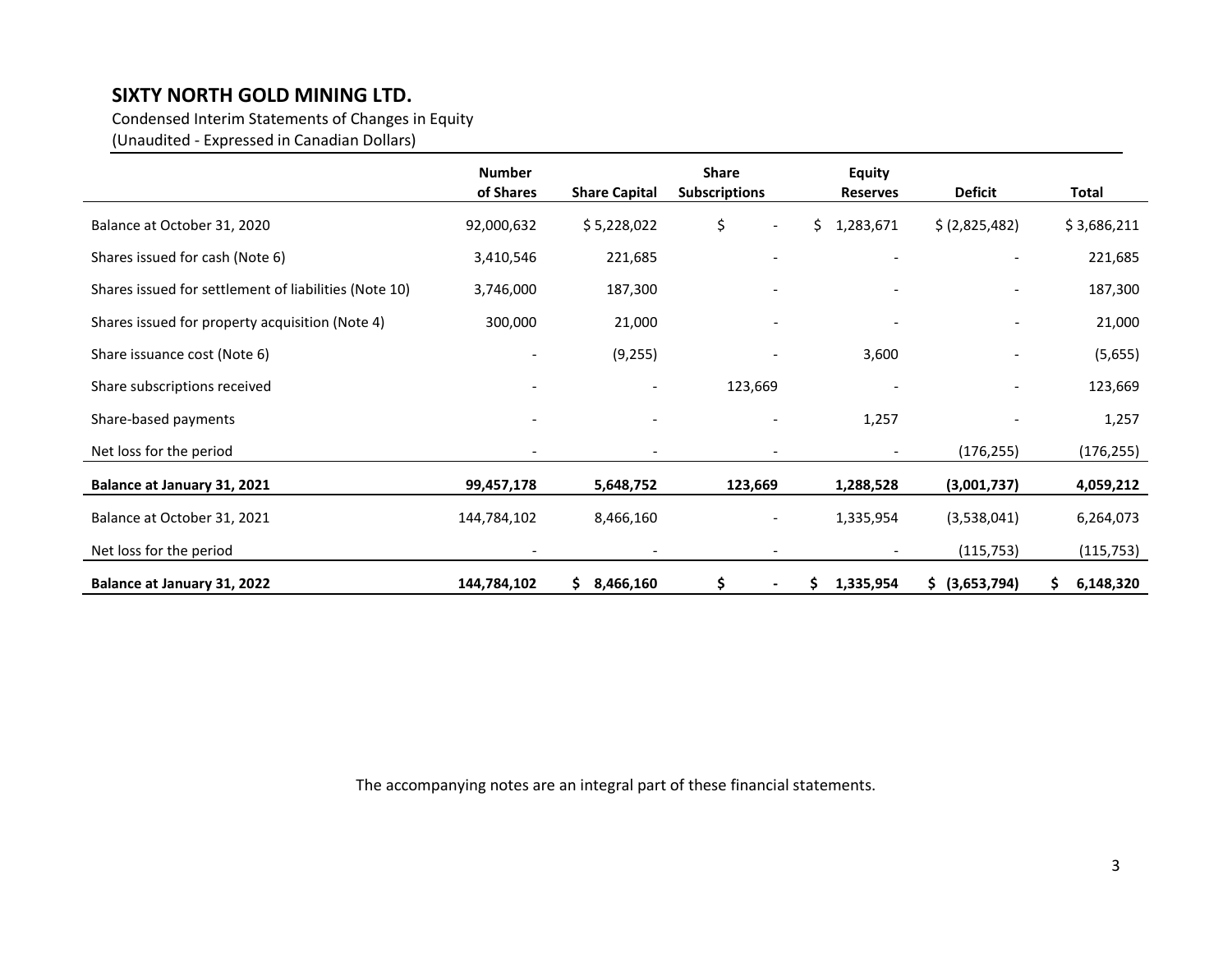Condensed Interim Statements of Cash Flows (Unaudited - Expressed in Canadian Dollars) For the three months ended January 31,

|                                                              | 2022             | 2021             |
|--------------------------------------------------------------|------------------|------------------|
| <b>Cash Flows Used in Operating Activities</b>               |                  |                  |
| Net loss for the period                                      | \$<br>(115, 753) | \$<br>(176, 255) |
| Non-Cash Items:                                              |                  |                  |
| Share-based payments                                         |                  | 1,257            |
|                                                              | (115, 753)       | (174, 998)       |
| Changes in Non-Cash Working Capital Items:                   |                  |                  |
| <b>GST</b> receivable                                        | (4, 408)         | (1,708)          |
| Prepaid expenses                                             | 27,739           | (28,016)         |
| Accounts payable and accrued liabilities                     | 35,981           | 64,282           |
| Net Cash Flows Used in Operating Activities                  | (56, 441)        | (140, 440)       |
|                                                              |                  |                  |
| <b>Cash Flows Used in Investing Activities</b>               |                  |                  |
| Exploration and evaluation expenditures, net                 | (294, 332)       | (67, 246)        |
| <b>Reclamation deposit</b>                                   |                  | (303, 327)       |
| Net Cash Flows Used in Investing Activities                  | (294, 332)       | (370, 573)       |
|                                                              |                  |                  |
| <b>Cash Flows from Financing Activities</b>                  |                  |                  |
| Issuance of common shares                                    |                  | 221,685          |
| Share issuance costs                                         |                  | (5,655)          |
| Share subscriptions received                                 |                  | 123,669          |
| Net Cash Flows Provided by Financing Activities              |                  | 339,699          |
|                                                              |                  |                  |
| <b>Change in Cash During the Period</b>                      | (350, 773)       | (171, 314)       |
| Cash, Beginning of Period                                    | 1,067,749        | 291,688          |
| Cash, End of Period                                          | \$<br>716,976    | \$<br>120,374    |
|                                                              |                  |                  |
| Non-cash transactions in investing and financing activities: |                  |                  |
| Agent warrants for share issuance costs                      |                  | \$<br>3,600      |
| Shares issued for debt settlement                            |                  | \$<br>187,300    |
| Shares issued for property acquisition                       |                  | \$<br>21,000     |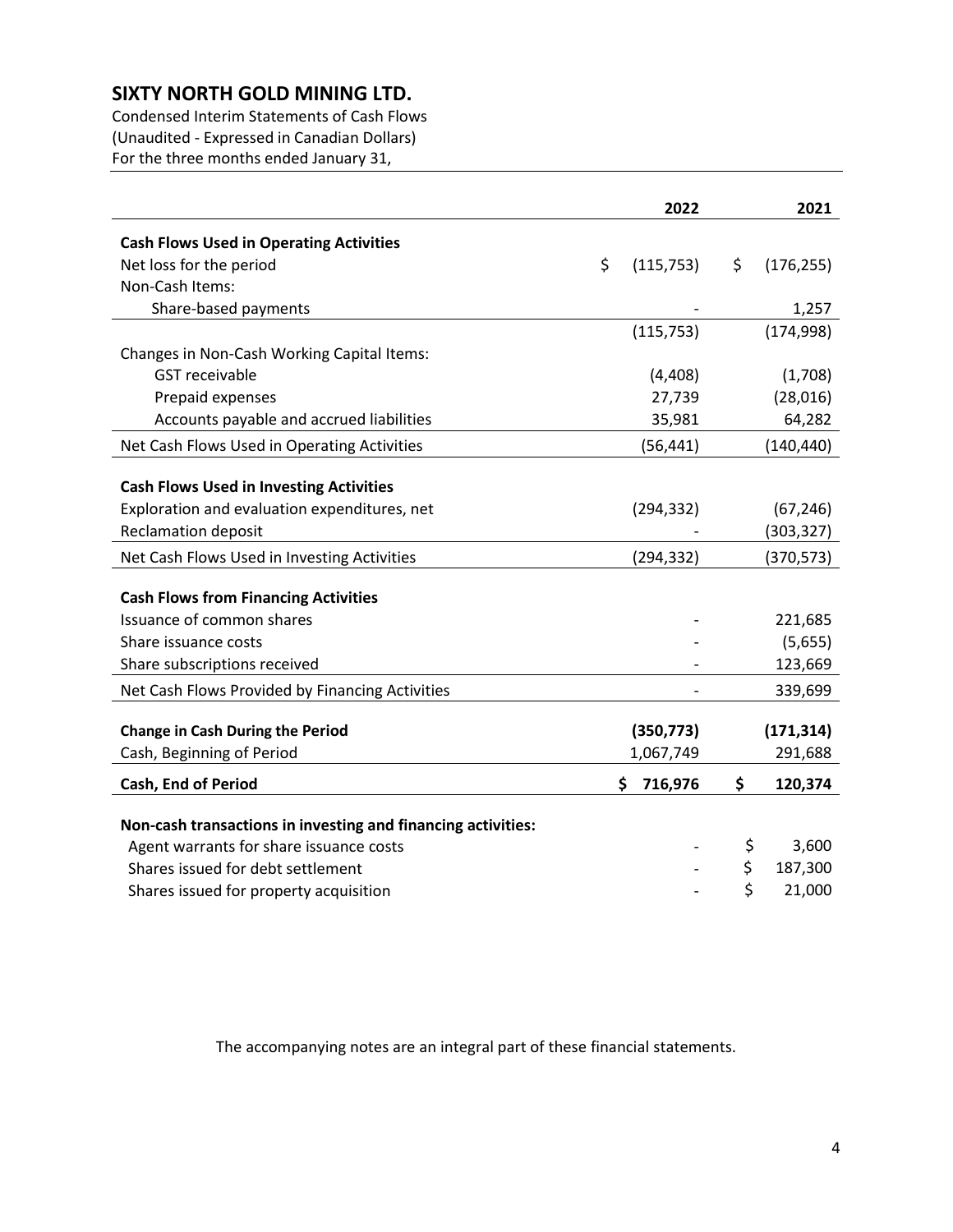Notes to the Condensed Interim Financial Statements For the three months ended January 31, 2022 and 2021 (Unaudited - Expressed in Canadian Dollars)

#### **1. Nature and Continuance of Operations**

Sixty North Gold Mining Ltd. (the "Company") was incorporated on July 7, 2016 in British Columbia under the laws of the Canada Business Corporations Act. On November 9, 2017, the Company became registered as an extra-territorial corporation under part XXI of the Business Corporations Act of the Northwest Territories. The Company's registered office is located at 3200-650 West Georgia Street, Vancouver, BC V6B 4P7. The Company's shares are listed on the Canadian Securities Exchange under the symbol "SXTY". The Company also trades on the Frankfurt Stock Exchange under the symbol "2F4" and on the OTC Pink Sheet Market in the United States under the symbol "SXNTF".

The Company's principal business activities include the acquisition and exploration of mineral property assets. The Company entered into a mineral property earn-in agreement with New Discovery Mines ("NDM") in 2016. The Company has advanced funds towards the earn-in (see Note 4 - Exploration and Evaluation Assets).

Recovery of the carrying value of the Company's investment in the Mon Property is dependent upon the existence of economically recoverable reserves, obtaining the necessary funding to complete exploration and development, and the attainment of future profitable production. The outcome of these matters cannot be predicted at this time and the uncertainties cast significant doubt upon the Company's ability to continue as a going concern.

These condensed interim financial statements of the Company have been prepared on a going concern basis which assumes the Company will be able to realize its assets and discharge its liabilities in the normal course of business. If the going concern assumptions were not appropriate for these financial statements, then adjustments may be necessary to the carrying value of assets and liabilities, the reported expenses and the classifications used on the statement of financial position.

The Company will require further funding to continue as a going concern.

As at January 31, 2022, the Company had a deficit of \$3,653,794 (October 31, 2021 - \$3,538,041) and has not generated revenue. As at January 31, 2022, the Company has cash in the amount of \$716,976 (October 31, 2021 - \$1,067,749). The Company has raised funds through private and public equity issuances to fund the project. There is no assurance that the Company will be able to obtain sufficient funding to continue exploration and development on the Mon Property. These financial statements do not include any adjustments to the recoverability and classification of recorded asset amounts and classification of liabilitiesthat might be necessary should the Company be unable to continue as a going concern.

In March 2020, the World Health Organization declared coronavirus COVID-19 a global pandemic. This contagious disease outbreak, which has continued to spread, and any related adverse public health developments, has adversely affected workforces, economies, and financial markets globally, potentially leading to an economic downturn. The pandemic has not had a drastic impact on the Company's ability to carry out its business operations. Management continues to monitor the situation.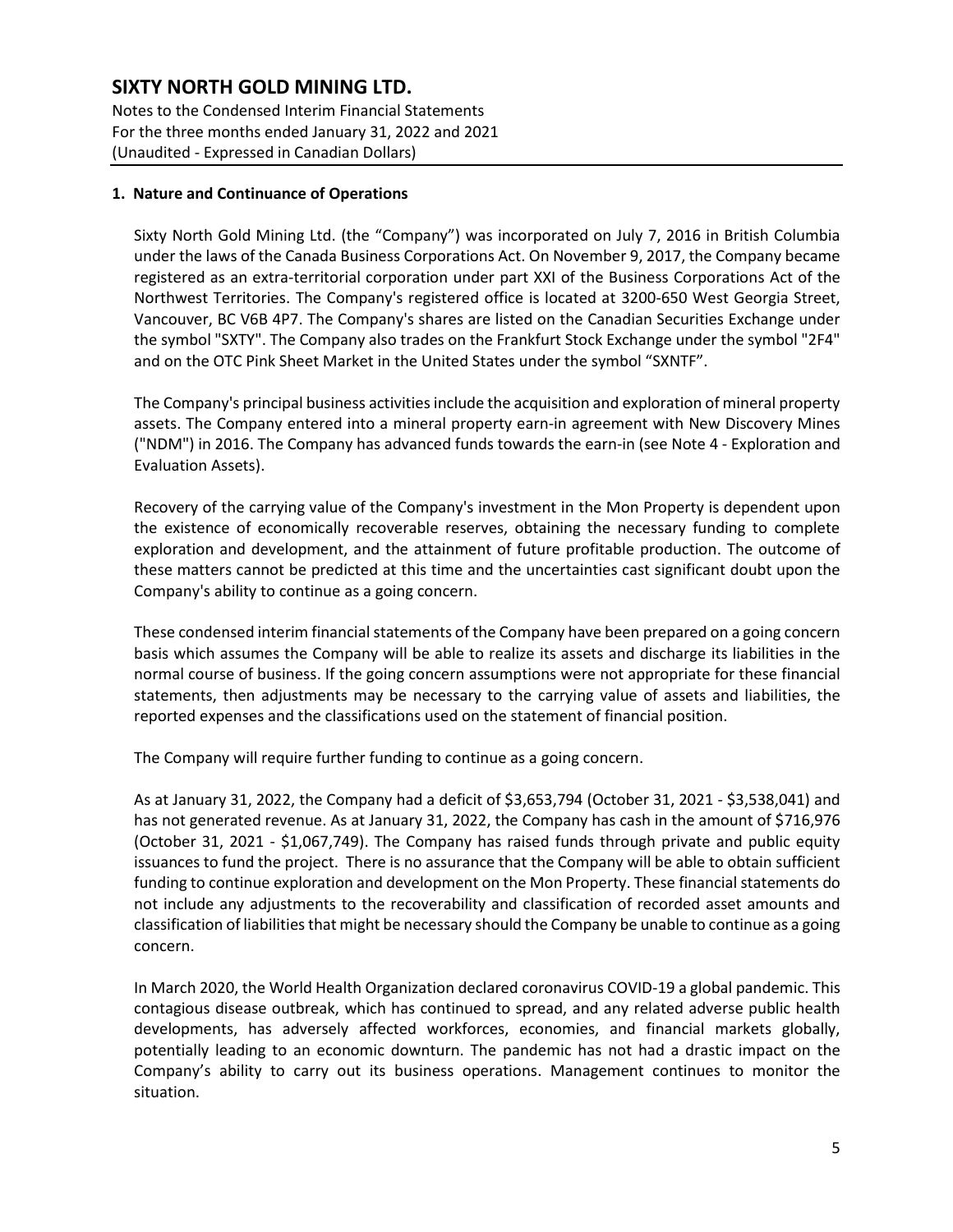Notes to the Condensed Interim Financial Statements For the three months ended January 31, 2022 and 2021 (Unaudited - Expressed in Canadian Dollars)

#### **2. Statement of Compliance and Basis of Presentation**

(a) Statement of Compliance

These condensed interim financial statements have been prepared in accordance with International Financial Reporting Standards ("IFRS"); specifically, International Accounting Standard 34, for Interim Financial Reporting, as issued by the International Accounting Standards Board ("IASB") and Interpretations of the International Financial Reporting Interpretation Committee ("IFRIC") for all periods presented. These financial statements do not include all the information and disclosure required for full annual financial statements and should be read in conjunction with the Company's audited annual financial statements for the year ended October 31, 2021.

These financial statements were authorized for issue in accordance with a resolution from the Board of Directors on March 28, 2022.

(b) Basis of Presentation

The financial statements have been prepared on a historical cost basis and have been prepared using the accrual basis of accounting, except for cash flow information. The functional and presentation currency of the Company is the Canadian dollar.

#### **3. Significant Accounting Policies**

#### **Accounting Estimates and Assumptions**

The preparation of these condensed interim financial statements requires management to make judgements and estimates that affect the reported amounts of assets and liabilities at the date of the financial statements and reported amounts of expenses during the reporting period. Actual outcomes could differ from these judgements and estimates. The financial statements include judgements and estimates, which, by their nature, are uncertain. The impacts of such judgements and estimates are pervasive throughout the financial statements, and may require accounting adjustments based on future occurrences. Revisions to accounting estimates are recognized in the period in which the estimate is revised, and may affect both current and future periods.

Significant assumptions about the future and other sources of judgements and estimates that management has made at the statement of financial position date, which could result in a material adjustment to the carrying amounts of assets and liabilities, in the event that actual results differ from assumptions made, relate to, but are not limited to, the following: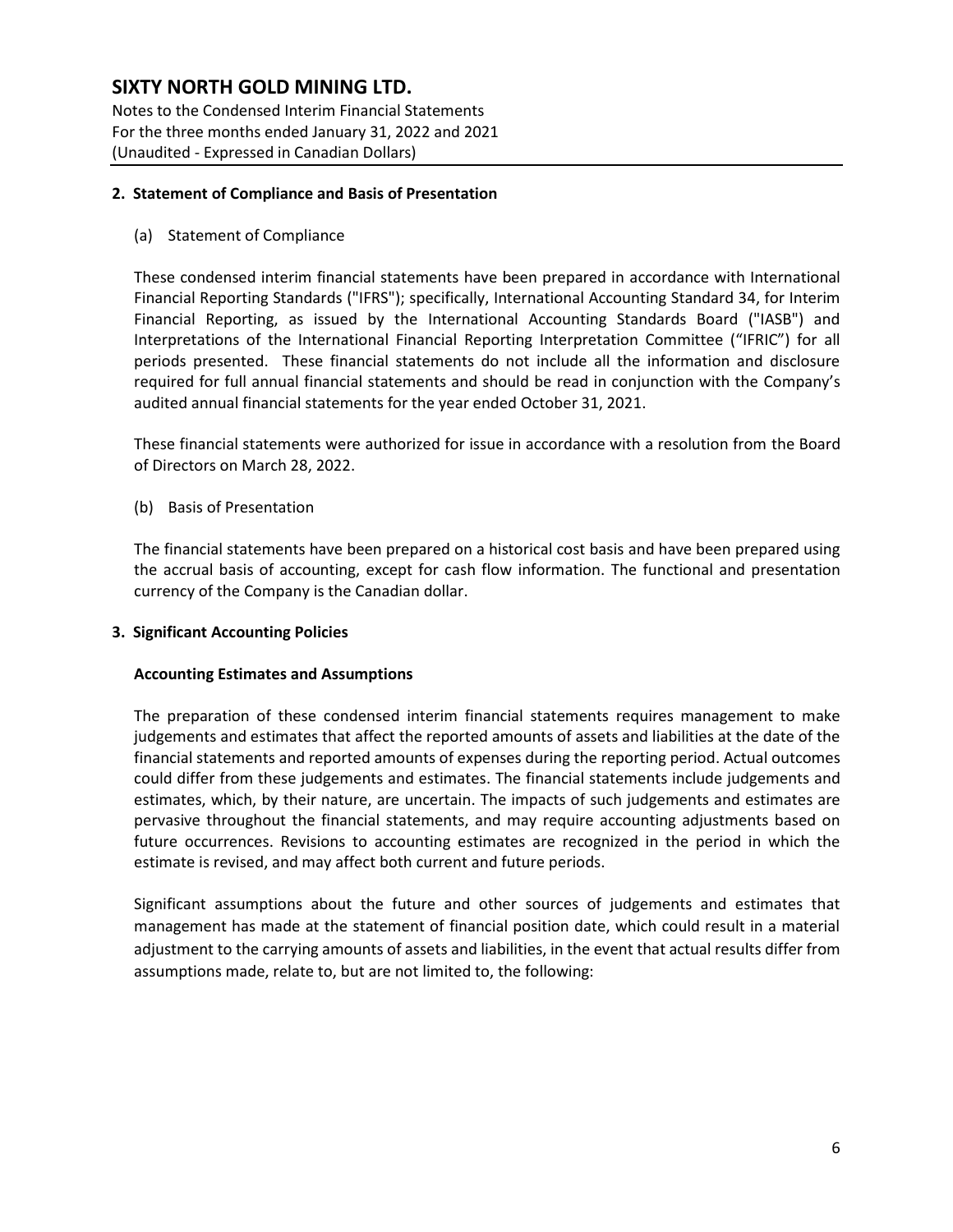Notes to the Condensed Interim Financial Statements For the three months ended January 31, 2022 and 2021 (Unaudited - Expressed in Canadian Dollars)

#### **3. Significant Accounting Policies** (continued)

#### **Accounting Estimates and Assumptions** (continued)

#### *Exploration and Evaluation Assets*

The application of the Company's accounting policy for exploration and evaluation expenditures requires judgement in determining whether it is likely that future economic benefits will flow to the Company, which may be based on assumptions about future events or circumstances. Estimates and assumptions made may change if new information becomes available. If, after an expenditure is capitalized, information becomes available suggesting that the recovery of expenditure is unlikely, the amount capitalized is written off in profit or loss in the period the new information becomes available.

#### *Site Closure and Reclamation Provisions*

The Company assesses its reclamation provision at each reporting date or when new material information becomes available. Exploration, development, and mining activities are subject to various laws and regulations governing the protection of the environment. In general, these laws and regulations are continually changing and the Company has made, and intends to make in the future, expenditures to comply with such laws and regulations. Accounting for reclamation obligations requires management to make estimates of the future costs that the Company will incur to complete the reclamation work required to comply with existing laws and regulations at each location. Actual costs incurred may differ from those amounts estimated. The Company's exploration work to date has resulted in no significant site disturbance and therefore the Company's reclamation provision is limited to the amount posted as a reclamation bond.

Also, future changes to environmental laws and regulations could increase the extent of reclamation and remediation work required to be performed by the Company. Increases in future costs could materially impact the amounts charged to operations for reclamation and remediation. The provision represents management's best estimate of the present value of the future reclamation and remediation obligation. The actual future expenditures may differ from the amounts currently provided.

#### *Title to Mineral Properties*

Although the Company has taken steps to verify title to mineral properties in which it has an interest, these procedures do not guarantee the Company's title. Such properties may be subject to prior agreements or transfers and title may be affected by undetected defects.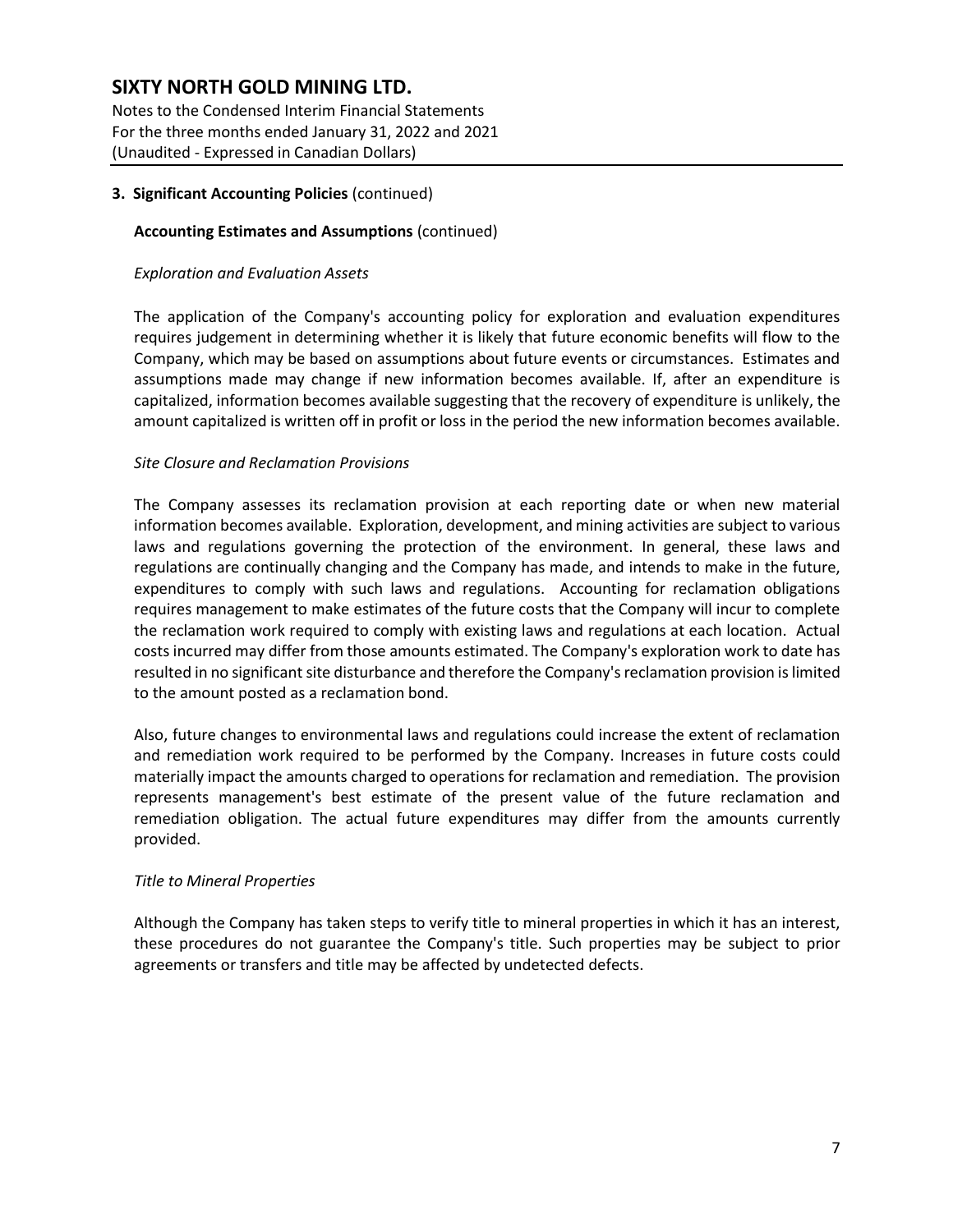Notes to the Condensed Interim Financial Statements For the three months ended January 31, 2022 and 2021 (Unaudited - Expressed in Canadian Dollars)

#### **3. Significant Accounting Policies** (continued)

#### *Share-Based Payments*

Management uses valuation techniques in measuring the fair value of stock options granted. The fair value is determined using the Black Scholes option pricing model which requires management to make certain estimates, judgements, and assumptions in relation to the expected life of the share options, expected volatility, expected risk-free rate, and expected forfeiture rate. Changes to these assumptions for any stock options granted could have a material impact on the Company's financial statements.

#### *Deferred Income Taxes*

Judgement is required to determine which types of arrangements are considered to be a tax on income in contrast to an operating cost. Judgement is also required in determining whether deferred tax liabilities are recognized in the statement of financial position. Deferred tax assets, including those potentially arising from un-utilized tax losses, require management to assess the likelihood that the Company will generate sufficient taxable income in future periods, in order to recognize deferred tax assets. Assumptions about the generation of future taxable income depend on management's estimates of future operations and cash flows. These estimates of future taxable income are based on forecast cash flows from operations (which are impacted by production and sales volumes, commodity prices, reserves, operating costs, closure and rehabilitation costs, capital expenditure, and other capital management transactions) and judgement about the application of existing tax laws in each jurisdiction. To the extent that future cash flows and taxable income differ significantly from estimates, the ability of the Company to realize deferred tax assets or offset these against any deferred tax liabilities recorded at the reporting date could be impacted.

#### *Going Concern*

The Company's management has made an assessment of the Company's ability to continue as a going concern and is satisfied that the Company has the resources to continue in business for the foreseeable future. The factors considered by management are disclosed in Note 1.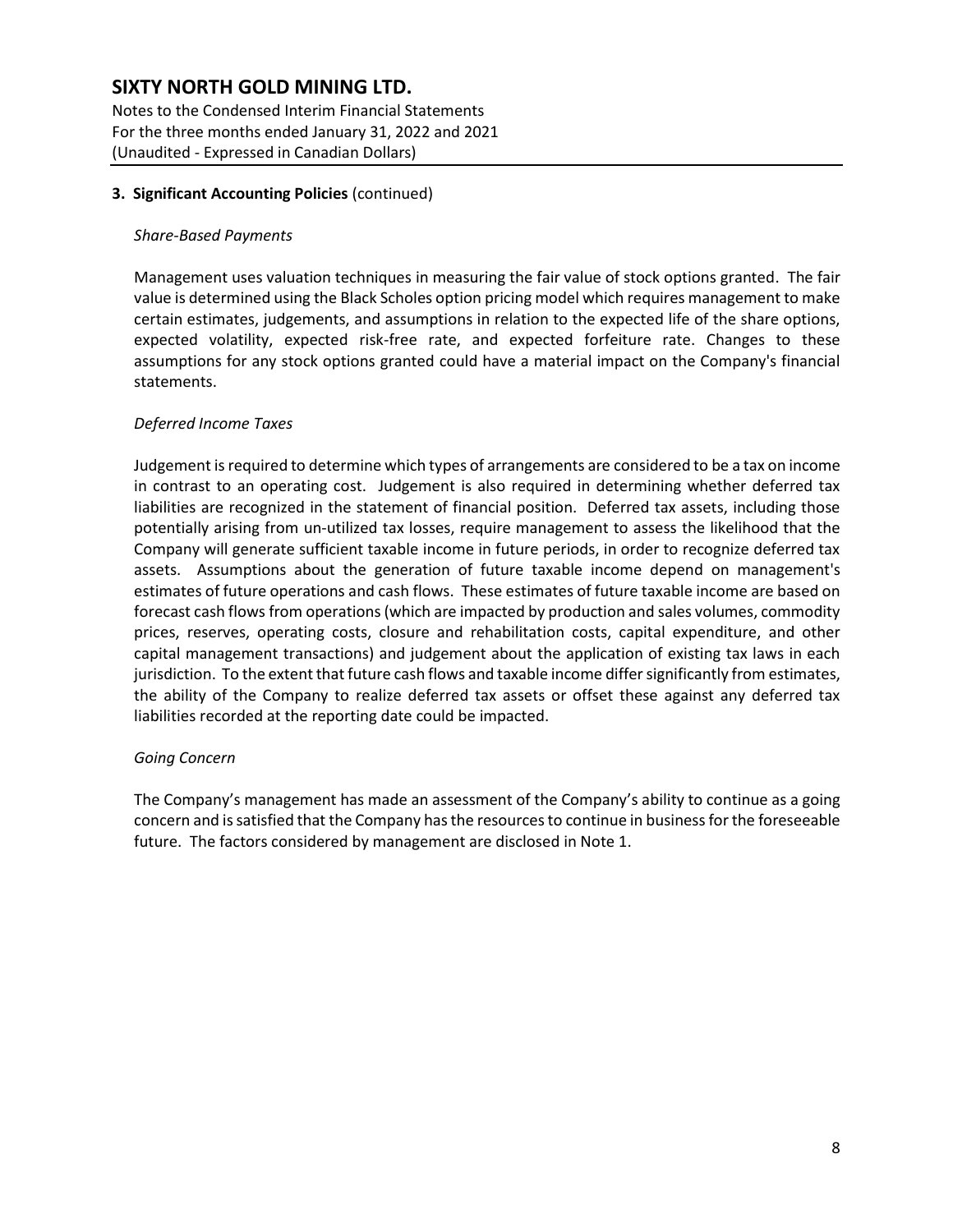Notes to the Condensed Interim Financial Statements For the three months ended January 31, 2022 and 2021 (Unaudited - Expressed in Canadian Dollars)

#### **4. Exploration and Evaluation Assets**

Exploration and evaluation assets are comprised of:

|                                               | Mon           | Hangstone     |               |
|-----------------------------------------------|---------------|---------------|---------------|
|                                               | Property      | Property      | Total         |
|                                               | (a)           | (b)           |               |
| <b>Acquisition Costs:</b>                     |               |               |               |
| Balance, October 31, 2020                     | \$<br>294,417 | \$            | \$<br>294,417 |
| Advance royalty payment (Note 10)             | 25,904        |               | 25,904        |
| Option payments                               |               | 62,000        | 62,000        |
| Balance, October 31, 2021                     | 320,321       | 62,000        | 382,321       |
| Advance royalty payment (Note 10)             | 25,552        |               | 25,552        |
| Option payments                               |               | 20,000        | 20,000        |
| Balance, January 31, 2022                     | 345,873       | 82,000        | 427,873       |
|                                               |               |               |               |
| <b>Exploration Costs:</b>                     |               |               |               |
| Balance, October 31, 2020                     | 3,210,433     |               | 3,210,433     |
| <b>Additions</b>                              | 1,169,732     | 25,316        | 1,195,048     |
| Balance, October 31, 2021                     | 4,380,165     | 25,316        | 4,405,481     |
| Additions                                     | 248,780       |               | 248,780       |
| Balance, January 31, 2022                     | 4,628,945     | 25,316        | 4,654,261     |
|                                               |               |               |               |
| <b>Grant from the Government of</b>           |               |               |               |
| the Northwest Territories                     |               |               |               |
| Balance, October 31, 2021 and                 |               |               |               |
| January 31, 2022                              | (59, 471)     |               | (59, 471)     |
| <b>Exploration and Evaluation Assets, net</b> |               |               |               |
| October 31, 2021                              | 4,641,015     | 87,316        | 4,728,331     |
| January 31, 2022                              | \$4,915,347   | \$<br>107,316 | \$5,022,663   |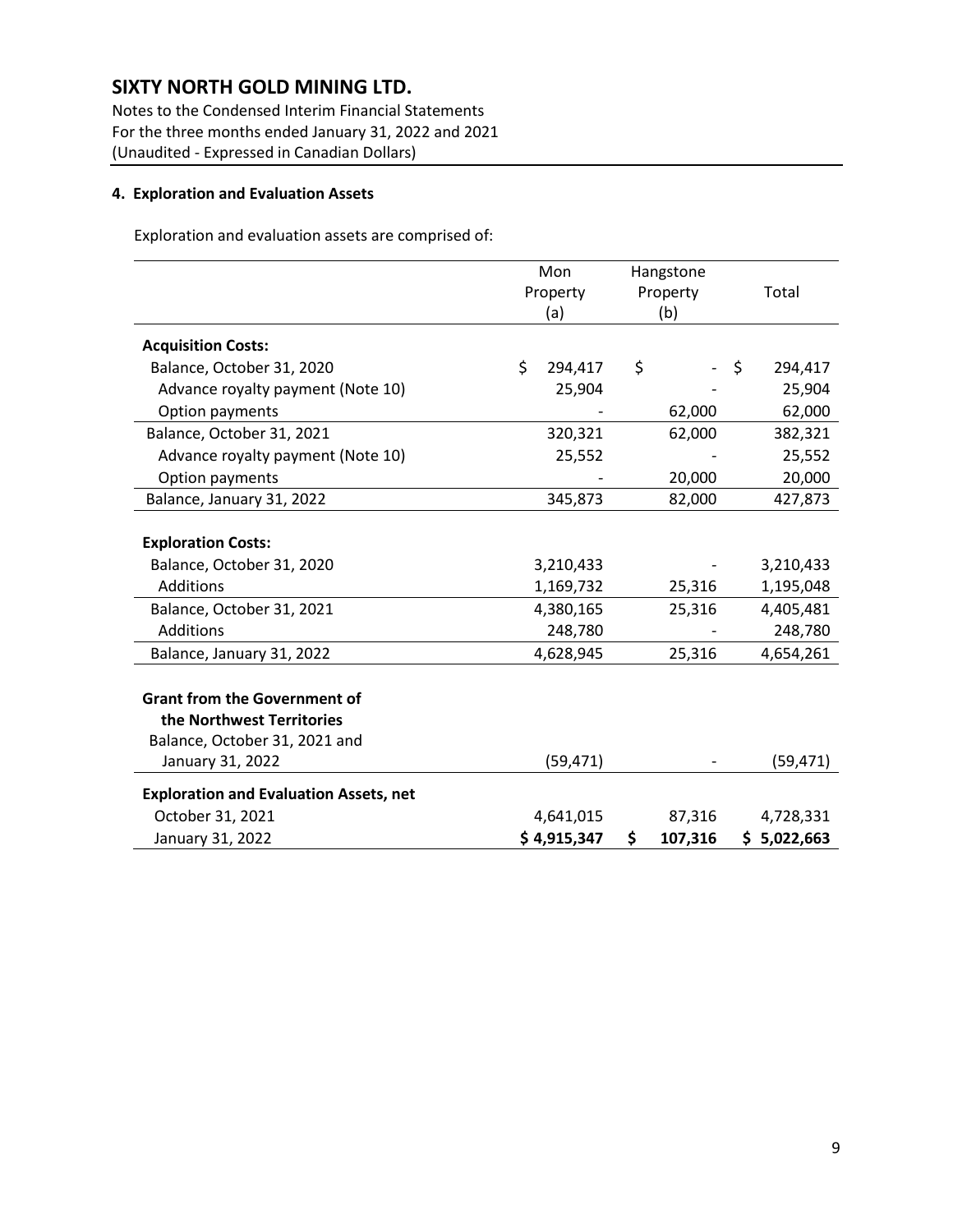Notes to the Condensed Interim Financial Statements For the three months ended January 31, 2022 and 2021 (Unaudited - Expressed in Canadian Dollars)

#### **4. Exploration and Evaluation Assets** (continued)

Exploration and evaluation costs were comprised of:

|                                       | Mon           | Hangstone |               |
|---------------------------------------|---------------|-----------|---------------|
|                                       | Property      | Property  | Total         |
|                                       | (a)           | (b)       |               |
|                                       |               |           |               |
| For the year ended October 31, 2021   |               |           |               |
| Administration                        | \$<br>649,905 | \$        | \$<br>649,905 |
| Assays and laboratory                 |               | 316       | 316           |
| Camp costs                            | 180,692       |           | 180,692       |
| Equipment                             | 198,077       |           | 198,077       |
| <b>Exploration advance</b>            | (570, 718)    |           | (570, 718)    |
| Geology and geophysics                | 13,396        | 15,000    | 28,396        |
| License and permits                   | 6,070         | 10,000    | 16,070        |
| Storage and transport                 | 472,575       |           | 472,575       |
| <b>Supplies</b>                       | 138,230       |           | 138,230       |
| Travel and accommodation              | 81,505        |           | 81,505        |
| <b>Total</b>                          | 1,169,732     | 25,316    | 1,195,048     |
|                                       |               |           |               |
| For the period ended January 31, 2022 |               |           |               |
| Administration                        | 63,222        |           | 63,222        |
| Camp costs                            | 338,493       |           | 338,493       |
| <b>Exploration advance</b>            | (169, 432)    |           | (169, 432)    |
| <b>Supplies</b>                       | 12,145        |           | 12,145        |
| Travel and accommodation              | 4,352         |           | 4,352         |
| <b>Total</b>                          | \$<br>248,780 | \$        | \$<br>248,780 |

#### (a) The Mon Property

On July 8, 2016, the Company signed a letter of intent with New Discovery Mines Ltd. ("NDM") and then entered into an option agreement ("Agreement") on September 2, 2016. The Mon Property (the "Property") includes three NDM claims and eleven Mon Property leases, comprised of an aggregate of 1,536.92 acres, and is located in the mining district of the Northwest Territories. On June 14, 2017, the Company and NDM entered into a restated mineral property earn-in agreement ("Restated Agreement") effective as of September 2, 2016, and further amended the Restated Agreement on October 21, 2019 and April 24, 2020. The Property is subject to a pre-existing royalty agreement between NDM and Giauque Holdings Ltd. (the "Royalty Holder"), which provides for a 2.0% net smelter royalty ("NSR") reserved in favour of the Royalty Holder.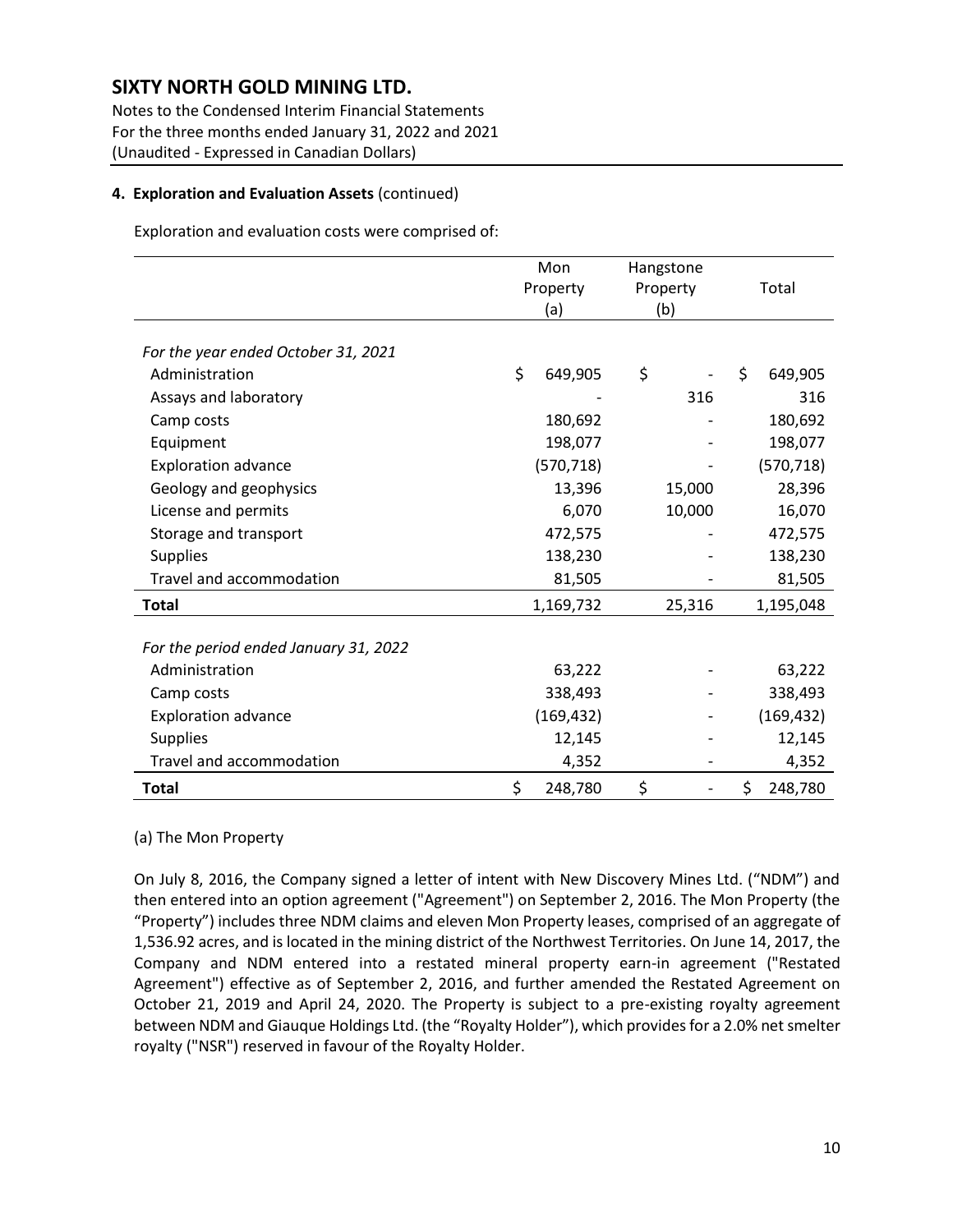Notes to the Condensed Interim Financial Statements For the three months ended January 31, 2022 and 2021 (Unaudited - Expressed in Canadian Dollars)

#### **4. Exploration and Evaluation Assets** (continued)

(a) The Mon Property (continued)

Pursuant to the amendment dated April 24, 2020, the Company paid an extension fee of \$150,000 to NDM during the year ended October 31, 2020.

In order to earn an 80% interest in the Property, the Company has committed to incurring cumulative exploration expenditures of at least \$6,000,000 on the Property as follows:

- i) On or before September 30, 2020, the Company shall deposit an additional \$1,500,000 (paid) to NDM to be spent towards exploration expenditures on the Property as agreed on the last approved budget; however, if substantial progress on a new equity financing for the Property is made by that time, the parties in good faith shall agree to extend this date to October 31, 2020;
- ii) On or before April 30, 2021, the Company shall deposit to NDM the balance of funds to make the Company's total exploration expenditures in the Property equal to \$6,000,000; however, if substantial progress on a new equity financing for the Property is made by that time, the parties in good faith shall agree to extend this date to May 31, 2021.

The following summarizes the Company's exploration expenditures that qualify towards the \$6,000,000 commitment:

|                                                                                 | January 31,<br>2022    | October 31,<br>2021    |
|---------------------------------------------------------------------------------|------------------------|------------------------|
| Advanced towards or spent on exploration costs<br>Reclamation deposits (Note 5) | \$4,628,945<br>419.540 | \$4,380,165<br>419,540 |
|                                                                                 | \$5,048,485            | \$4,799,705            |

In the event that the Company earns its 80% interest in the Property, it will purchase the remaining 20% carried interest held by NDM by the issuance to NDM of the number of common shares of the Company equal to 25% of the total issued and outstanding shares of the Company at that time. NDM will also receive additional common shares of the Company to maintain its twenty-five percent interest of the total issued and outstanding shares of the Company, until the total expenditures specifically for the exploration and development of the A-Zone on the Property reaches a total of \$6,000,000. NDM is a private company that is 50% owned and controlled by the President and CEO of the Company.

In addition, the Property is subject to a minimum annual advanced royalty payment to the Royalty Holder of US\$20,000, which commenced in January 2017, and is payable on or before January 30th of each year. A deduction of 20% of all advance royalty payments may be made from the first year's NSR payments, and thereafter the balance of the advanced royalty payments may be deducted from future NSR payments. As of January 31, 2022, the Company has paid US\$120,000 (\$156,532) in advance royalty payments.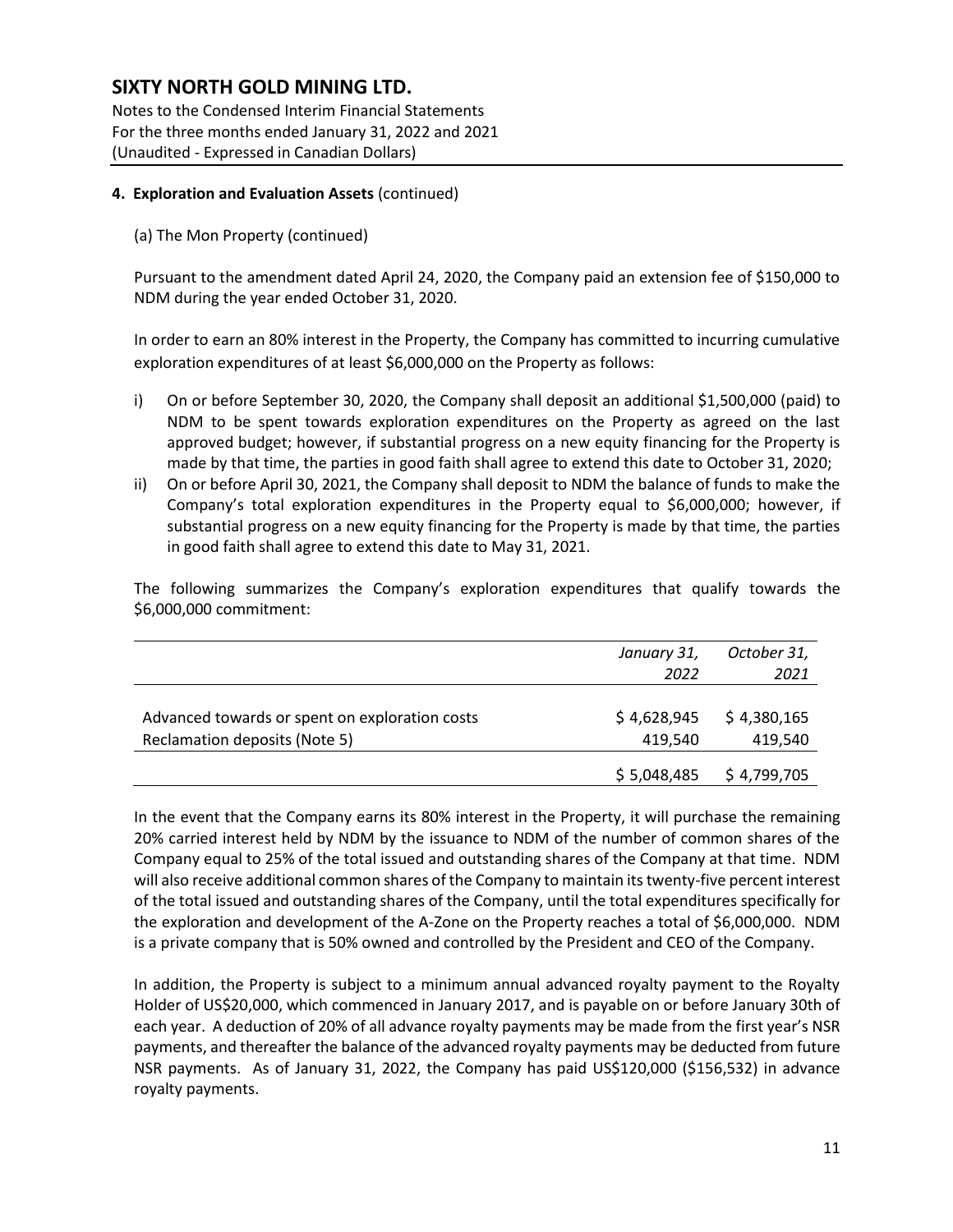Notes to the Condensed Interim Financial Statements For the three months ended January 31, 2022 and 2021 (Unaudited - Expressed in Canadian Dollars)

#### **4. Exploration and Evaluation Assets** (continued)

(b) Hangstone Property

On November 17, 2020, the Company entered into an option agreement ("Agreement") to acquire 100% interest in the Hangstone Property (the "Property"). The Property includes nine mineral claims comprised of an aggregate of 2,102 hectares, and is located in the mining district of the Northwest Territories. The vendor retains a 2% net smelter royalty ("NSR"), half of which may be purchased by the Company for \$1,000,000 any time prior to commercial production.

The Company may earn the 100% interest in the Property by:

- i) Paying \$15,000 in cash (paid), issuing 300,000 shares of the Company (issued), and incurring \$15,000 expenditures (incurred) on the Property upon signing the Agreement;
- ii) Paying \$20,000 in cash (paid), issuing 400,000 shares of the Company (issued), and incurring \$80,000 expenditures on the Property on or before first anniversary of the Agreement date;
- iii) Paying \$30,000 in cash, issuing 500,000 shares of the Company, and incurring \$120,000 expenditures on the Property on or before second anniversary of the Agreement date;
- iv) Paying \$60,000 in cash, issuing 500,000 shares of the Company, and incurring \$200,000 expenditures on the Property on or before third anniversary of the Agreement date;
- v) Paying \$150,000 in cash, issuing 700,000 shares of the Company, and incurring \$300,000 expenditures on the Property on or before forth anniversary of the Agreement date; and
- vi) Incurring \$300,000 expenditures on the Property on or before fifth anniversary of the Agreement date.

As per the terms of the Agreement, the Company has the right to defer expenditures on the property for any period by one year. On October 14, 2021, the Company exercised its right to defer first year anniversary expenditures (Note 4b (ii)) of \$80,000 by one year.

#### **5. Reclamation Deposit**

As at January 31, 2022, the Company has placed security deposits of \$419,540 (October 31, 2021 - \$419,540) with the Department of Lands on behalf of the Government of the Northwest Territories, as required under the land use permit ("LUP") on the Mon Property. The reclamation deposits qualify as exploration expenditures towards the commitment of total \$6,000,000 exploration expenditures under the Mon Property Restated Agreement (Note 4).

#### **6. Share Capital**

(a) Authorized Shares

The Company is authorized to issue an unlimited number of common shares with no par value per share.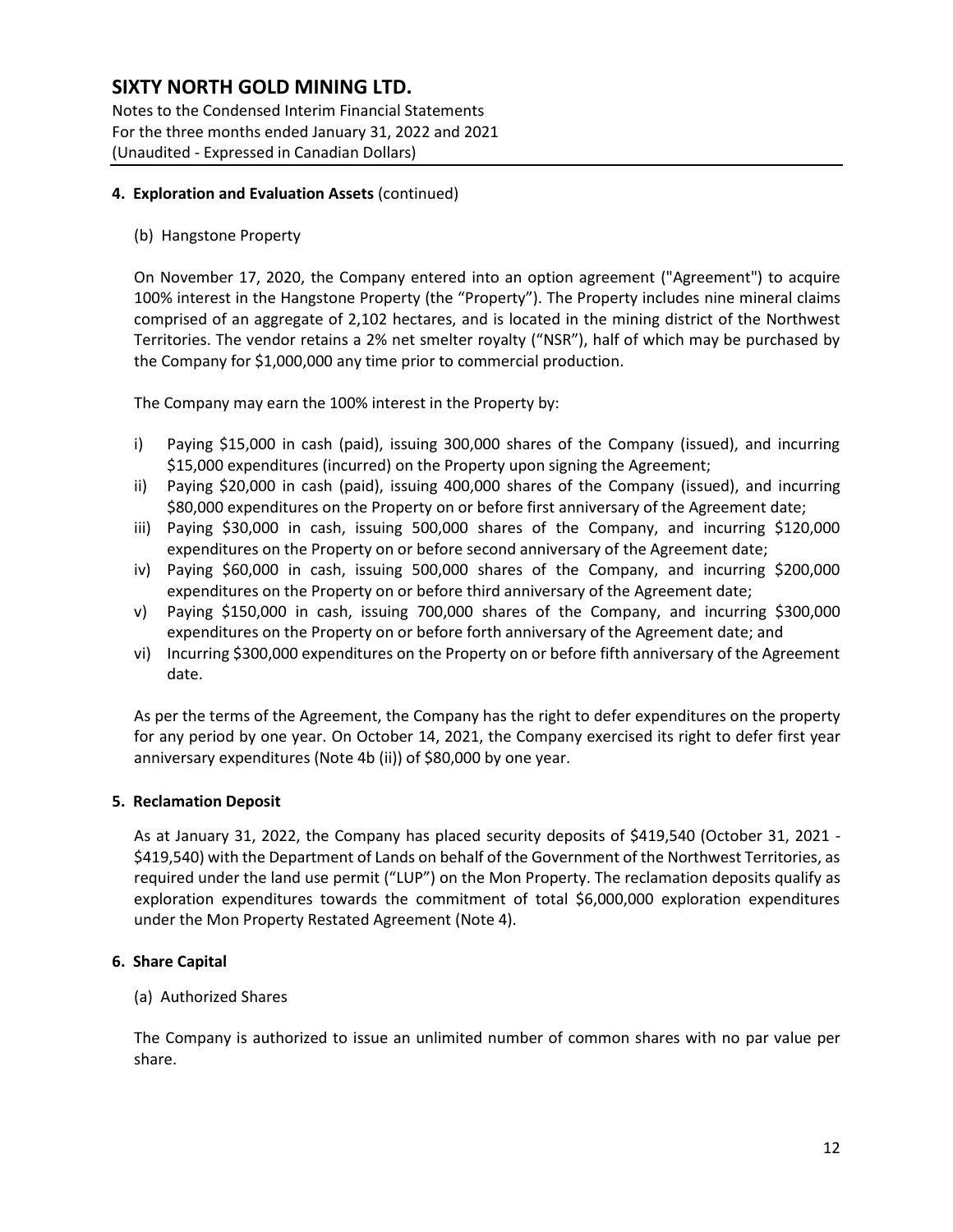Notes to the Condensed Interim Financial Statements For the three months ended January 31, 2022 and 2021 (Unaudited - Expressed in Canadian Dollars)

#### **6. Share Capital** (continued)

#### (b) Issued and Outstanding

As of January 31, 2022, 144,784,102 common shares (October 31, 2021 – 144,784,102) were issued and outstanding.

During the year ended October 31, 2021, the Company had the following transactions:

On October 15, 2021, the Company issued 400,000 common shares with a fair value of \$26,000 for acquisition of the Hangstone Property. (Note 4b)

On September 15, 2021, the Company issued a total of 2,219,228 common shares with a fair value of \$144,250 to settle \$144,250 in accrued management and investor relations consulting fees. (Note 9)

On July 9 and August 12, 2021, the Company closed tranches of a non-brokered private placement of 33,475,410 units at \$0.065 per unit to raise gross proceeds of \$2,175,902. Each unit consists of one common share and one non-transferable share purchase warrant exercisable at \$0.10 per common share for two years from the issue date. Certain directors and officers of the Company participated in the private placement. The securities have a hold period of four months and one day restricting resale.

In connection with this private placement, the Company paid a cash commission of \$56,341 and issued agent's compensation warrants to purchase up to 816,784 shares, exercisable at \$0.10 per common share for two years from the issue date. The fair value of agent's warrants recorded as share issuance costs was estimated at \$26,845 using the Black-Scholes pricing model assuming an expected life of 2 years, a risk-free interest rate of 0.45%-0.50% and expected volatility of 102%-107%.

On March 5, 2021, the Company closed a non-brokered private placement of 2,220,000 units at \$0.055 per unit to raise gross proceeds of \$122,100. Each unit consists of one common share and one nontransferable share purchase warrant exercisable at \$0.08 per common share for two years from the issue date. The securities have a hold period of four months and one day restricting resale.

On February 19, 2021, the Company closed a non-brokered private placement of 7,012,286 units at \$0.055 per unit to raise gross proceeds of \$385,676. Each unit consists of one common share and one non-transferable share purchase warrant exercisable at \$0.08 per common share for two years from the issue date. Certain directors and officers of the Company participated in the private placement. The securities have a hold period of four months and one day restricting resale.

In connection with this private placement, the Company paid a cash commission of \$7,150 and issued agent's compensation warrants to purchase up to 80,000 shares, exercisable at \$0.08 per common share for two years from the issue date. The fair value of agent's warrants recorded as share issuance costs was estimated at \$2,308 using the Black-Scholes pricing model assuming an expected life of 2 years, a risk-free interest rate of 0.23% and expected volatility of 119%.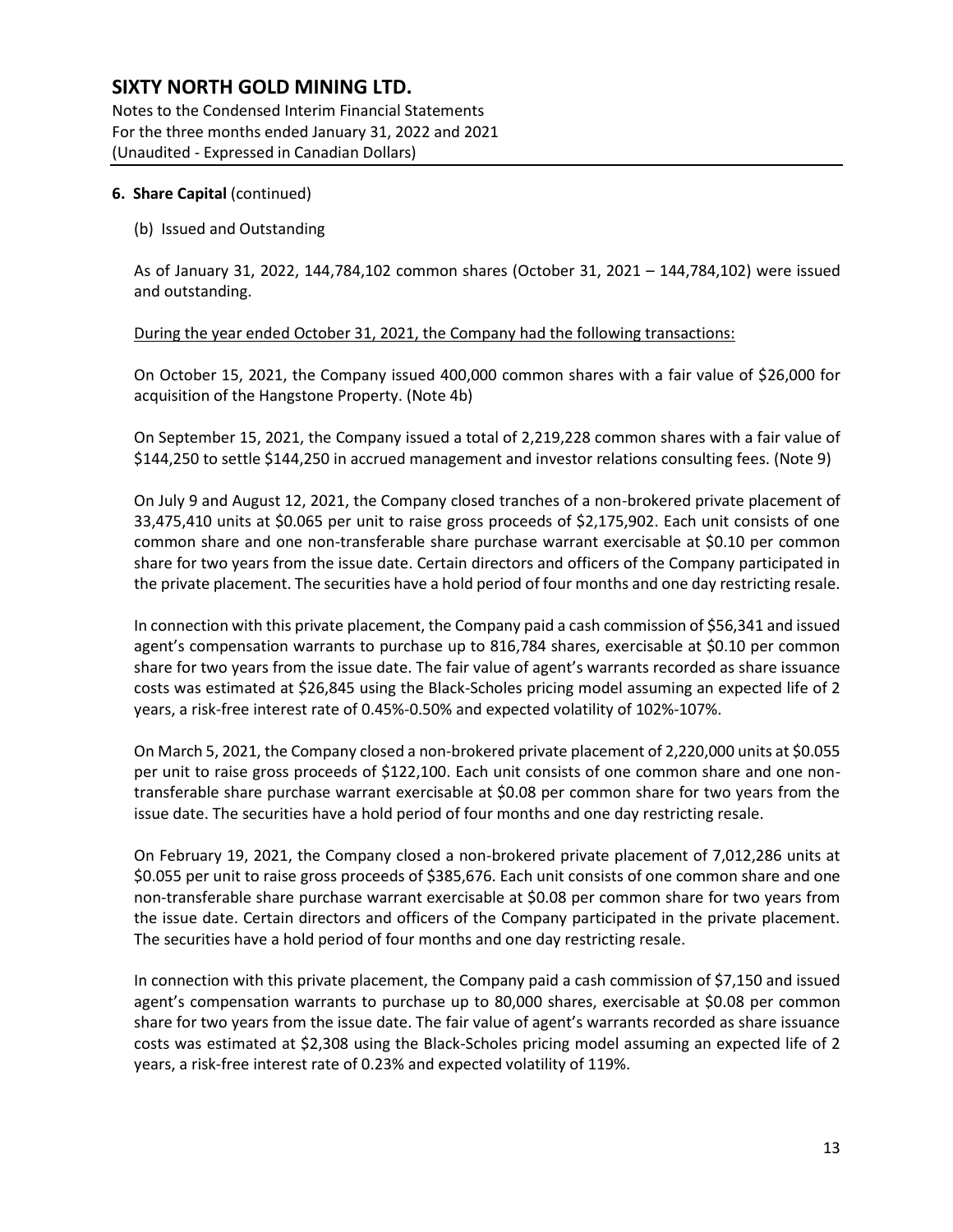Notes to the Condensed Interim Financial Statements For the three months ended January 31, 2022 and 2021 (Unaudited - Expressed in Canadian Dollars)

#### **6. Share Capital** (continued)

(b) Issued and Outstanding (continued)

On January 13, 2021, the Company issued a total of 3,746,000 common shares with a fair value of \$243,490 to settle \$187,300 in accrued management and investor relations consulting fees. (Note 9)

On November 24, 2021, the Company issued 300,000 common shares with a fair value of \$21,000 for acquisition of the Hangstone Property. (Note 4b)

On November 23, 2020, the Company completed the final tranche of a non-brokered private placement of 3,410,546 units at \$0.065 per unit to raise gross proceeds of \$221,685. Each unit consists of one common share and one non-transferable share purchase warrant exercisable at \$0.10 per common share for two years from the issue date. Certain directors and officers of the Company participated in the private placement. The securities have a hold period of four months and one day restricting resale.

In connection with this private placement, the Company paid a cash commission of \$5,655 and issued agent's compensation warrants to purchase up to 86,995 shares, exercisable at \$0.10 per common share for two years from the issue date. The fair value of agent's warrants recorded as share issuance costs was estimated at \$3,666 using the Black-Scholes pricing model assuming an expected life of 2 years, a risk-free interest rate of 0.26% and expected volatility of 136%.

#### (c) Warrants

A summary of the Company's outstanding warrants at January 31, 2022 and October 31, 2021, and the changes for the periods then ended is presented below:

|                               |                 | Weighted              |                         |
|-------------------------------|-----------------|-----------------------|-------------------------|
|                               | Number of       | Average               | <b>Weighted Average</b> |
|                               | <b>Warrants</b> | <b>Exercise Price</b> | <b>Remaining Life</b>   |
| Balance, October 31, 2020     | 41,676,900      | \$0.09                | 1.77                    |
| Issued for private placements | 46,118,242      | \$0.10                | 1.59                    |
| Issued for brokers' warrants  | 983,779         | \$0.10                | 1.67                    |
| <b>Expired warrants</b>       | (3,660,000)     | \$0.15                |                         |
| Balance, October 31, 2021     | 85,118,921      | \$0.09                | 1.51                    |
| Issued for private placements |                 |                       |                         |
| Issued for brokers' warrants  |                 |                       |                         |
| <b>Expired warrants</b>       |                 |                       |                         |
| Balance, January 31, 2022     | 85,118,921      | \$0.09                | 1.26                    |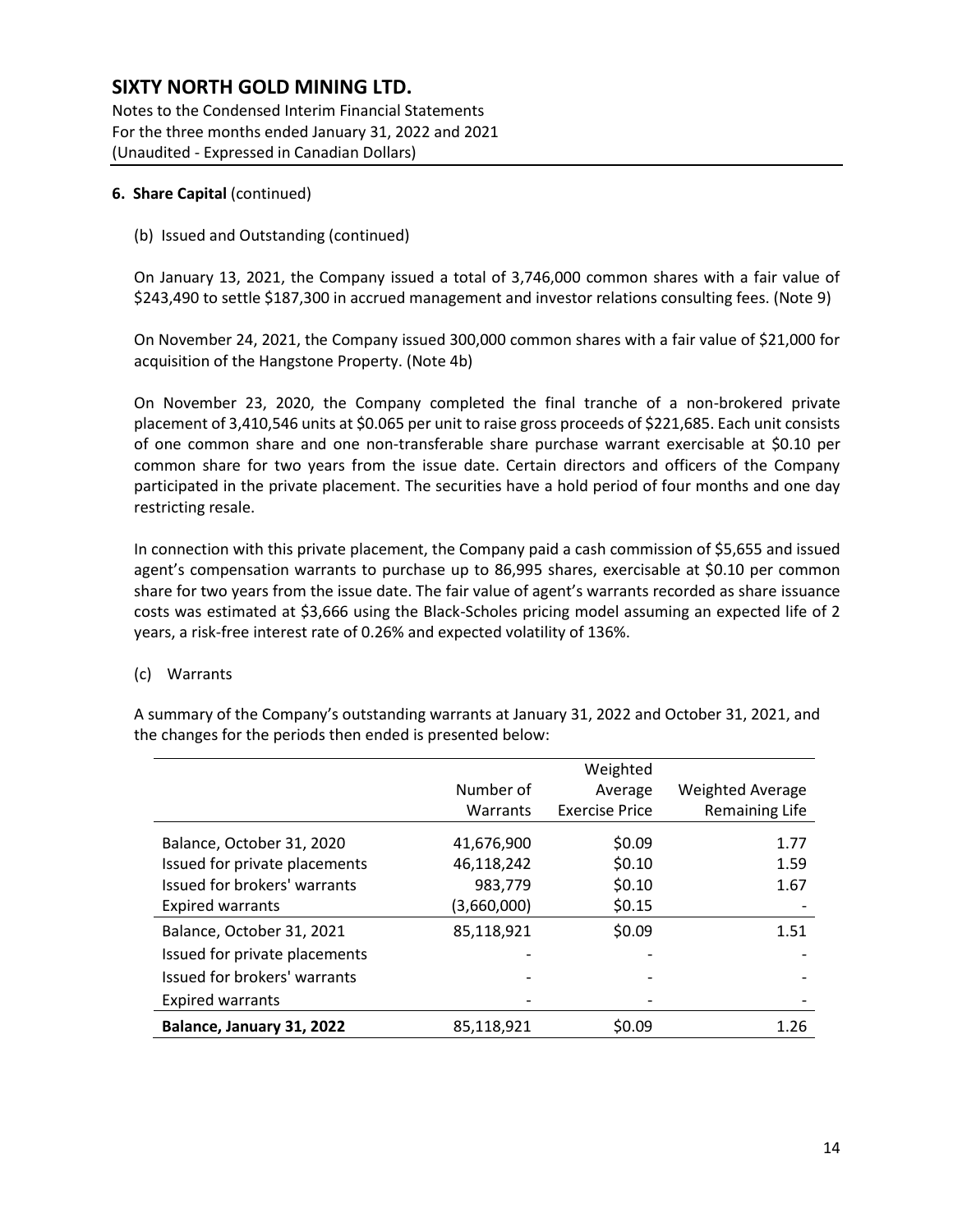Notes to the Condensed Interim Financial Statements For the three months ended January 31, 2022 and 2021 (Unaudited - Expressed in Canadian Dollars)

#### **6. Share Capital** (continued)

(c) Warrants (continued)

As of January 31, 2022, the outstanding warrants are as follows:

| <b>Number of Warrants</b> | <b>Exercise Price</b> | <b>Expiry Date</b> |
|---------------------------|-----------------------|--------------------|
| 3,520,000                 | \$0.075               | July 2, 2022       |
| 14,939,600                | \$0.075               | August 13, 2022    |
| 2,397,300                 | \$0.10                | October 29, 2022   |
| 3,497,541                 | \$0.10                | November 23, 2022  |
| 7,092,286                 | \$0.08                | February 19, 2023  |
| 2,220,000                 | \$0.08                | March 5, 2023      |
| 22,105,150                | \$0.10                | July 9, 2023       |
| 10,800,000                | \$0.075               | August 11, 2023    |
| 12,187,044                | \$0.10                | August 12, 2023    |
| 6,360,000                 | (1)<br>\$0.10         | August 30, 2024    |
| 85,118,921                |                       |                    |

(1) Expiry date extended from August 30, 2021 to August 30, 2024

#### (d) Stock Options

The Company has adopted an incentive stock option plan (the "Option Plan") which provides that the Board of Directors of the Company may from time to time, in its discretion, and in accordance with the applicable stock exchange's requirements, grant to directors, officers, employees and consultants of the Company, non-transferable options to purchase common shares. Pursuant to the Option Plan, the number of common shares reserved for issuance will not exceed 10% of the issued and outstanding common shares of the Company. Options granted under the Option Plan can have a maximum exercise term of 10 years from the date of grant. Vesting terms will be determined at the time of grant by the Board of Directors.

A summary of the Company's outstanding stock options at January 31, 2022 and October 31, 2021, and the changes for the periods then ended is presented below:

|                             | Number of | <b>Weighted Average</b> | <b>Weighted Average</b>  |
|-----------------------------|-----------|-------------------------|--------------------------|
|                             | Options   | <b>Exercise Price</b>   | <b>Remaining Life</b>    |
| Balance, October 31, 2020   | 6,550,000 | \$0.12                  | 3.36                     |
| Options granted             | 1,550,000 | \$0.10                  | 4.07                     |
| Options cancelled/forfeited | (450,000) | \$0.12                  | $\overline{\phantom{a}}$ |
| Balance, October 31, 2021   | 7,650,000 | \$0.12                  | 2.85                     |
| Options granted             |           |                         |                          |
| Options cancelled/forfeited |           | -                       |                          |
| Balance, January 31, 2022   | 7,650,000 | 0.12                    | 2.60                     |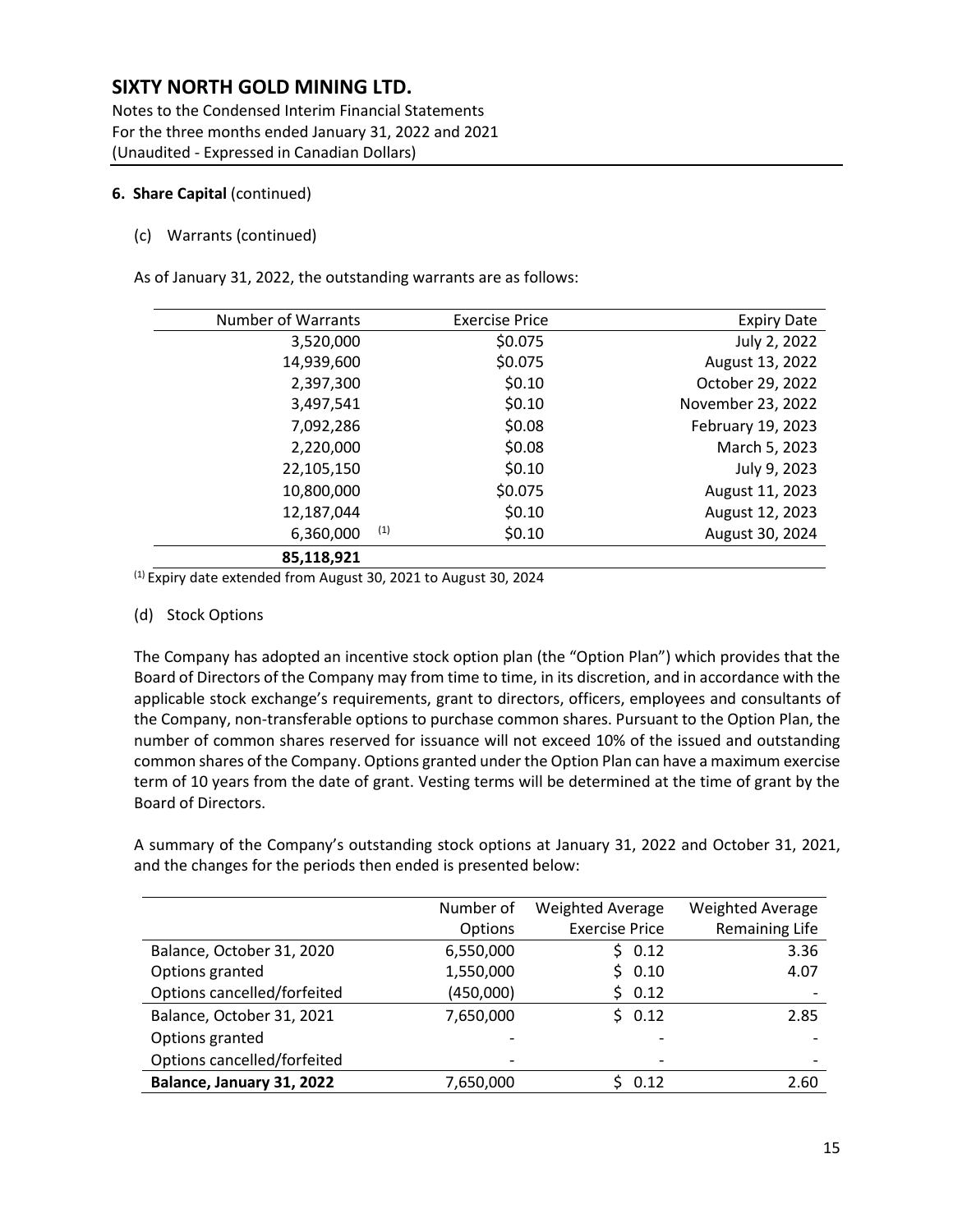Notes to the Condensed Interim Financial Statements For the three months ended January 31, 2022 and 2021 (Unaudited - Expressed in Canadian Dollars)

#### **6. Share Capital** (continued)

(d) Stock Options (continued)

During the three months ended January 31, 2022, the Company recorded a share-based payment of \$nil (2021 - \$1,257) for options vested on the statement of comprehensive loss.

On August 31, 2021, the Company granted 1,250,000 options to directors and officers of the Company. These options have an exercise price of \$0.10 per share and expire on August 31, 2026. The fair value of the stock options was estimated at \$70,295, using the Black-Scholes pricing model assuming riskfree interest rate of 0.87%, expected life of 5 years and expected volatility of 123%.

On September 22, 2021, the Company granted 300,000 options to consultants of the Company. These options have an exercise price of \$0.10 per share and expire on September 22, 2022. The fair value of the stock options was estimated at \$1,589, using the Black-Scholes pricing model assuming risk-free interest rate of 0.26%, expected life of 1 year and expected volatility of 61%.

|                    |                       | Number of                  | Number of                  |
|--------------------|-----------------------|----------------------------|----------------------------|
| <b>Expiry Date</b> | <b>Exercise Price</b> | <b>Exercisable Options</b> | <b>Outstanding Options</b> |
| September 22, 2022 | \$0.10                | 300,000                    | 300,000                    |
| April 17, 2023     | \$0.15                | 1,850,000                  | 1,850,000                  |
| June 20, 2023      | \$0.20                | 1,025,000                  | 1,025,000                  |
| August 31, 2023    | \$0.20                | 125,000                    | 125,000                    |
| June 20, 2024      | \$0.05                | 500,000                    | 500,000                    |
| October 18, 2024   | \$0.075               | 400,000                    | 400,000                    |
| August 24, 2025    | \$0.08                | 2,200,000                  | 2,200,000                  |
| August 31, 2026    | \$0.10                | 1,250,000                  | 1,250,000                  |
|                    |                       | 7,650,000                  | 7,650,000                  |

As of January 31, 2022, the outstanding and exercisable options are as follows:

#### (e) Broker Options

A summary of the Company's outstanding broker options at January 31, 2022 and October 31, 2021, and the changes for the periods then ended is presented below:

|                               |                | Weighted              |                          |
|-------------------------------|----------------|-----------------------|--------------------------|
|                               | Number of      | Average               | <b>Weighted Average</b>  |
|                               | <b>Options</b> | <b>Exercise Price</b> | <b>Remaining Life</b>    |
| Balance, October 31, 2020     | 632,000        | \$0.09                | 0.16                     |
| Options expired               | (632,000)      | \$0.09                |                          |
| Balance, October 31, 2021 and |                |                       |                          |
| <b>January 31, 2022</b>       |                |                       | $\overline{\phantom{0}}$ |

As of January 31, 2022, there were no outstanding and exercisable broker options.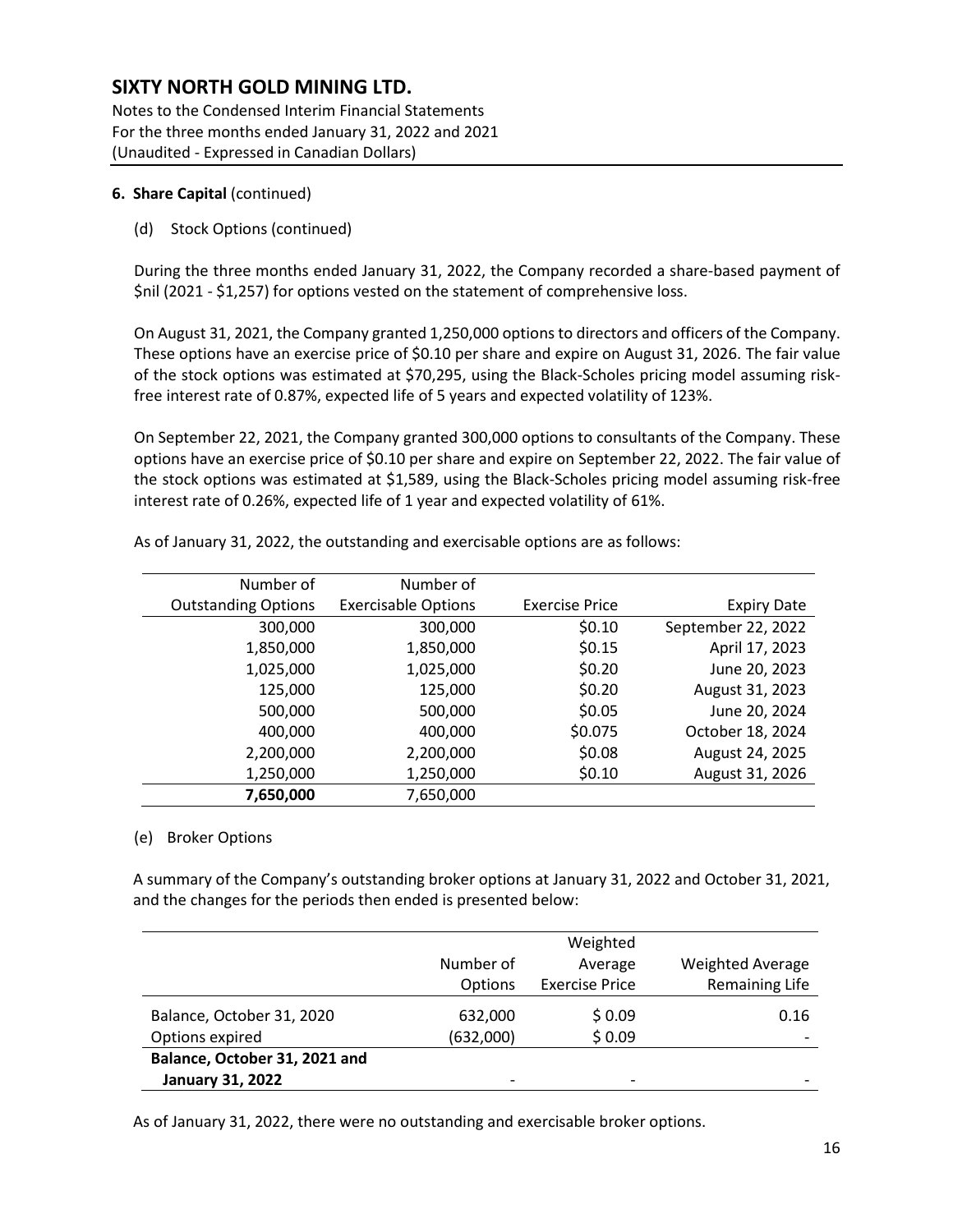Notes to the Condensed Interim Financial Statements For the three months ended January 31, 2022 and 2021 (Unaudited - Expressed in Canadian Dollars)

#### **7. General and Administration**

|                           | Three months ended |  |       |
|---------------------------|--------------------|--|-------|
|                           | January 31,        |  |       |
|                           | 2022               |  | 2021  |
| Foreign exchange          | \$                 |  | 127   |
| Insurance                 | 2,294              |  | 1,764 |
| Interest and bank charges | 610                |  | 2,003 |
| Office expense            | 7,405              |  | 3,411 |
| Meals and entertainment   | 1,036              |  |       |
|                           | 11,345             |  | 7,305 |

#### **8. Investor Relations**

|                             | Three months ended |  |        |
|-----------------------------|--------------------|--|--------|
|                             | January 31,        |  |        |
|                             | 2022               |  | 2021   |
| Marketing and communication | 29,256             |  | 36,693 |
| Consulting fees             | 8,750              |  | 48,155 |
| Shows and conferences       | 2,500              |  |        |
|                             | 40,506             |  | 84.848 |

#### **9. Related Party Transactions and Balance**

#### Related Party Transactions

The Company defines key management personnel as officers and directors of the Company and/or entities controlled by them. During the three months ended January 31, 2022, the Company incurred the following key management compensation charges:

|                                                    | Three months ended<br>January 31, |    |        |
|----------------------------------------------------|-----------------------------------|----|--------|
|                                                    | 2022                              |    | 2021   |
| <b>Management fees</b>                             |                                   |    |        |
| Company controlled by the VP Corporate Development |                                   |    |        |
| (former President & CEO)                           | \$<br>15,000                      | \$ | 15,000 |
| Director and CFO                                   | 15,000                            |    | 15,000 |
| Company controlled by the President & CEO          | 15,000                            |    | 15,000 |
|                                                    | 45,000                            |    | 45,000 |
| Investor relations consulting fee                  |                                   |    |        |
| Director (former President & CEO)                  |                                   |    | 6,000  |
| Total                                              | 45,000                            | \$ | 51,000 |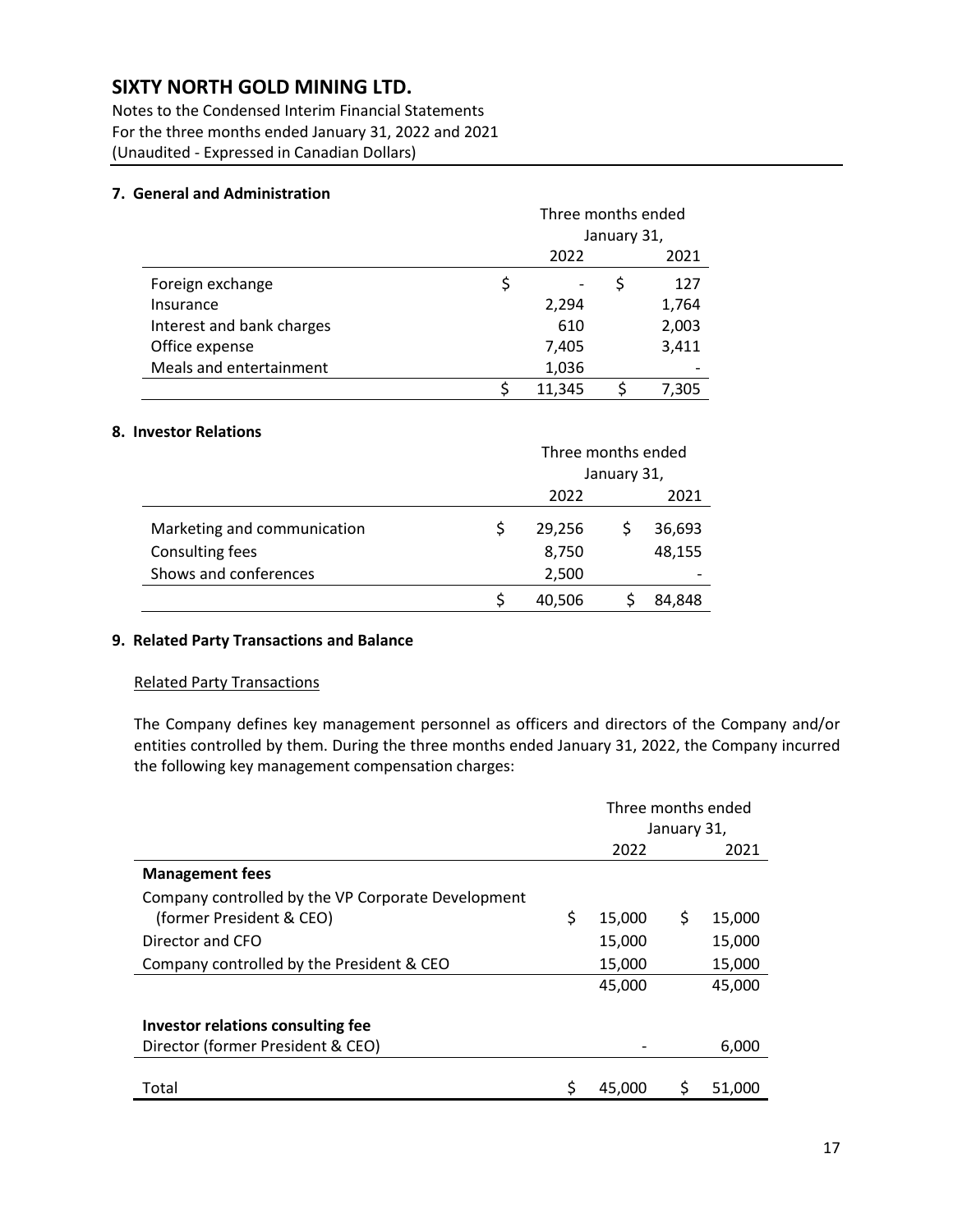Notes to the Condensed Interim Financial Statements For the three months ended January 31, 2022 and 2021 (Unaudited - Expressed in Canadian Dollars)

#### **9. Related Party Transactions and Balance** (continued)

During the three months ended January 31, 2022, the Company incurred the following exploration and evaluation assets expenditures with related parties:

- a) The Company paid \$25,552 (US \$20,000) (2021 \$25,904) in annual advance royalty payments to Giauque Holdings Ltd ("Giauque"), a company controlled by the President & CEO.
- b) The Company paid \$28,406 (2021 \$12,615) in Mon Property exploration expenditures to DRW Geological Consultants Ltd. ("DRW"), a company controlled by the President & CEO.
- c) The Company paid \$19,452 (2021 \$28,526) in administration fee for Mon Property exploration expenditures to New Discovery Mines Ltd. ("NDM"), a company 50% owned by the President & CEO.

#### Related Party Balance

As at January 31, 2022, accounts payable and accrued liabilities include \$75,000 (October 31, 2021 - \$30,000) payable to directors, officers, and companies controlled by directors and officers for accrued fees.

#### Other Transactions

#### *During the year ended October 31, 2021:*

Fees of \$90,000 to the Vice-President, Corporate Development were settled by the issuance of 1,615,384 common shares. (Note 6b)

Fees of \$90,000 to the Chief Financial Officer were settled by the issuance of 1,615,384 common shares. (Note 6b)

Fees of \$51,000 to a director and former President & CEO were settled by issuance of 946,153 common shares. (Note 6b)

Fees of \$92,300 to the President & CEO were settled by issuance of 1,661,384 common shares. (Note 6b)

The common shares issued to settle liabilities with the related parties were recorded at a fair value of \$323,300. The \$56,190 difference between the fair value of the common shares issued and carrying value of the amounts payable was recorded to equity reserves as a capital transaction because the settlement occurred with related parties and shareholders.

Unless otherwise noted, amounts due to related parties are non-interest bearing, unsecured and have no fixed terms of repayment. The above related party transactions were in the normal course of operations and measured at the exchange amount, which is the amount established and agreed to by the related parties.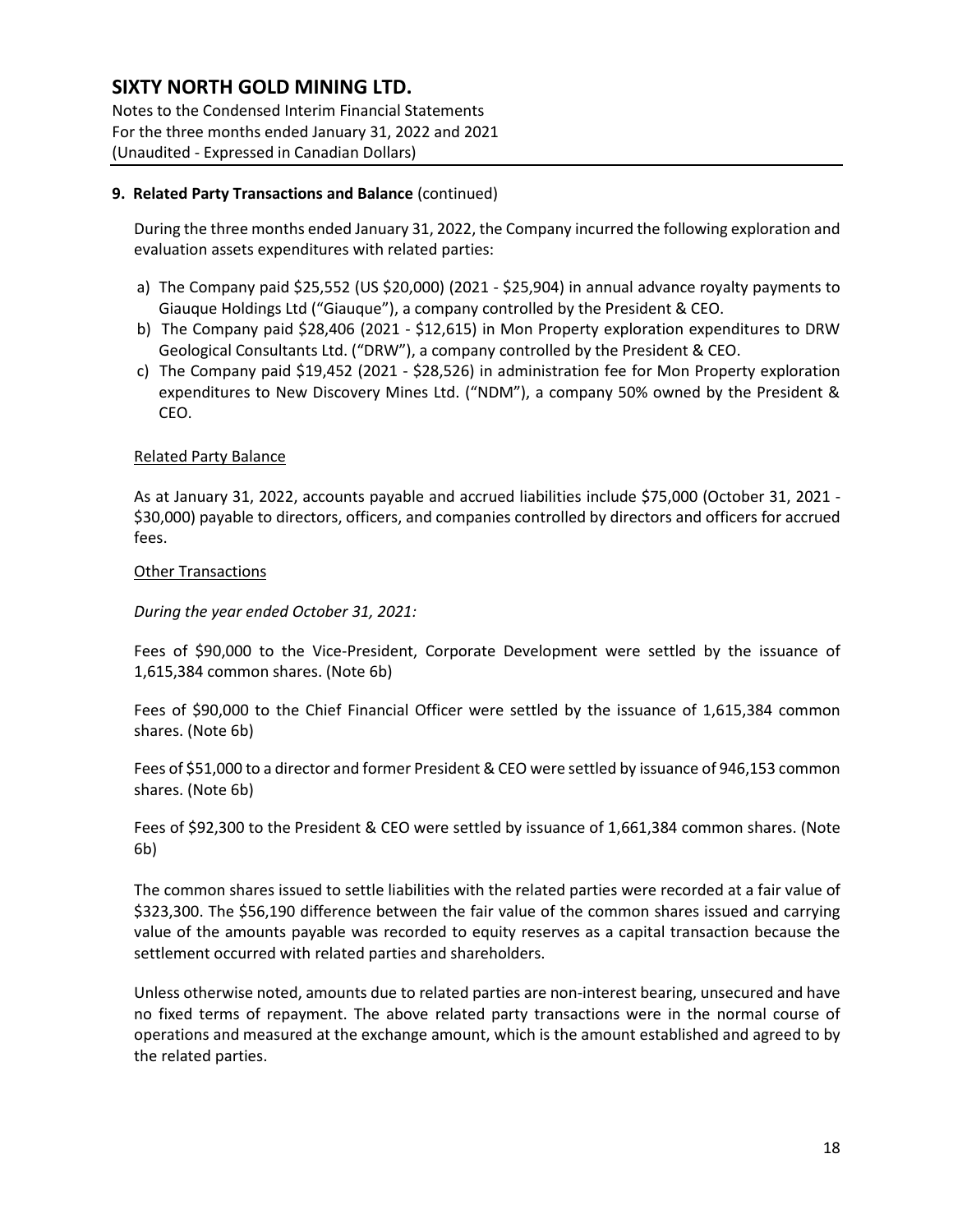Notes to the Condensed Interim Financial Statements For the three months ended January 31, 2022 and 2021 (Unaudited - Expressed in Canadian Dollars)

#### **10. Commitments**

- (a) Pursuant to the Restated Agreement between the Company and NDM, the Company is required to make annual payments of US\$20,000 for the advanced NSR to Giauque commencing on January 30, 2017. These advance payments can be credited towards the royalty payments after commencement of commercial production with 20% of the aggregate payments received from the advanced NSR deductible from the royalty payments, commencing in the first completed calendar year of commercial production. (Note 4)
- (b) Pursuant to the Restated Agreement, and amended agreements between the Company and NDM for the acquisition of the Mon Property, the Company has to deposit on or before April 30, 2021 the balance of funds to make the Company's total exploration expenditures on the Property equal to \$6,000,000 (extendable to May 31, 2021). As of January 31, 2022, the Company has incurred \$5,048,485 in eligible exploration expenditure on the Mon Property. (Note 4 and 5)

#### **11. Financial Instruments and Risks**

#### *Fair Values and Classification*

The Company's financial instruments consist of cash and accounts payable. Financial instruments are classified into one of the following categories: FVTPL, FVTOCI, or amortized cost. The carrying values of the Company's financial instruments are classified into the following categories:

| <b>Financial Instrument</b> | Category       | January 31, 2022    Qctober 31, 2021 |    |           |
|-----------------------------|----------------|--------------------------------------|----|-----------|
| Cash                        | FVTPL          | 716.976                              | S. | 1.067.749 |
| Accounts payable            | Amortized cost | 22.957                               |    | 16.715    |

The Company measures certain financial instruments and other items at fair value. To determine the fair value, the Company uses the fair value hierarchy for inputs used in measuring fair value that maximizes the use of observable inputs and minimizes the use of unobservable inputs by requiring that the most observable inputs be used when available. Observable inputs are inputs market participants would use to value an asset or liability and are developed based on market data obtained from independent sources. Unobservable inputs are inputs based on assumptions about the factors market participants would use to value an asset or liability. The three levels of inputs that may be used to measure fair value are as follows:

- Level 1 Observable inputs such as quoted prices in active markets;
- Level 2 Inputs, other than the quoted prices in active markets, that are observable either directly or indirectly; and
- Level 3 Unobservable inputs in which there is little or no market data, which require the reporting entity to develop its own assumptions.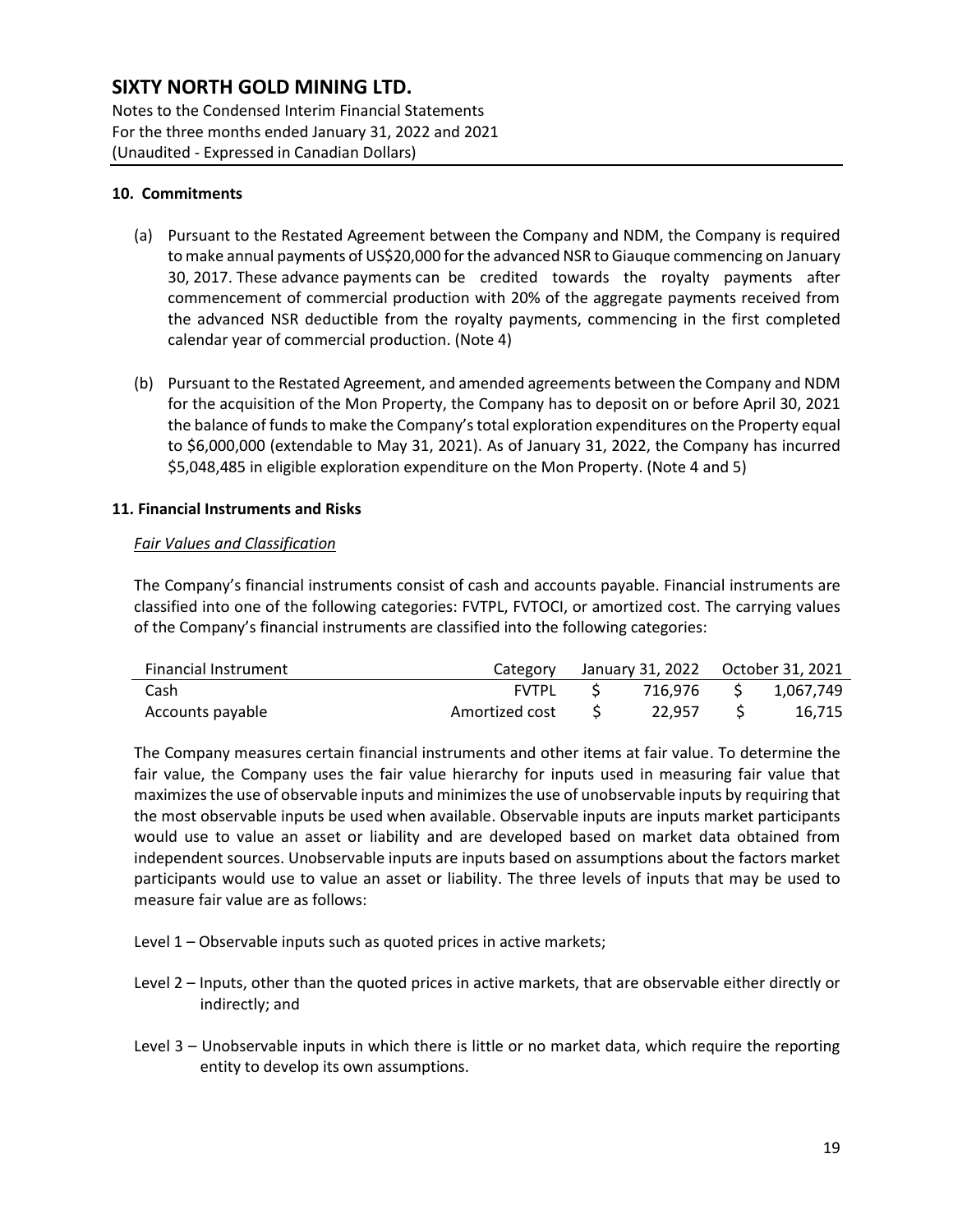Notes to the Condensed Interim Financial Statements For the three months ended January 31, 2022 and 2021 (Unaudited - Expressed in Canadian Dollars)

#### **11. Financial Instruments and Risks** (continued)

#### *Fair Values and Classification* (continued)

Assets and liabilities are classified based on the lowest level of input that is significant to the fair value measurements. Changes in the observability of valuation inputs may result in a reclassification of levels for certain securities within the fair value hierarchy.

The fair value of cash is measured on the statement of financial position using level 1 of the fair value hierarchy. The fair values of accounts payable and due to contractor approximate their respective carrying values because of their immediate or short-term nature.

#### *Financial Instrument Risk Exposure*

The Company's financial instruments are exposed to certain financial risks, including credit risk, currency risk and liquidity risk.

(a) Credit risk

Credit risk is the risk of financial loss to the Company if a counterparty to a financial instrument fails to meet its contractual obligations and arises principally from the Company's cash. The carrying amount of the financial assets represents the maximum credit exposure.

The Company limits its exposure to credit risk on cash by placing these financial instruments with reputable and major financial institutions.

#### (b) Currency risk

The Company's expenses are denominated in Canadian dollars. The Company's corporate office is based in Canada and current exposure to rate fluctuations is minimal. The Company does not have significant foreign currency denominated monetary liabilities.

#### (c) Liquidity risk

Liquidity risk is associated with the inability to meet obligations as they become due and is minimized by maintaining sufficient cash and deposit balances to cover operating and exploration costs over a reasonable future period.